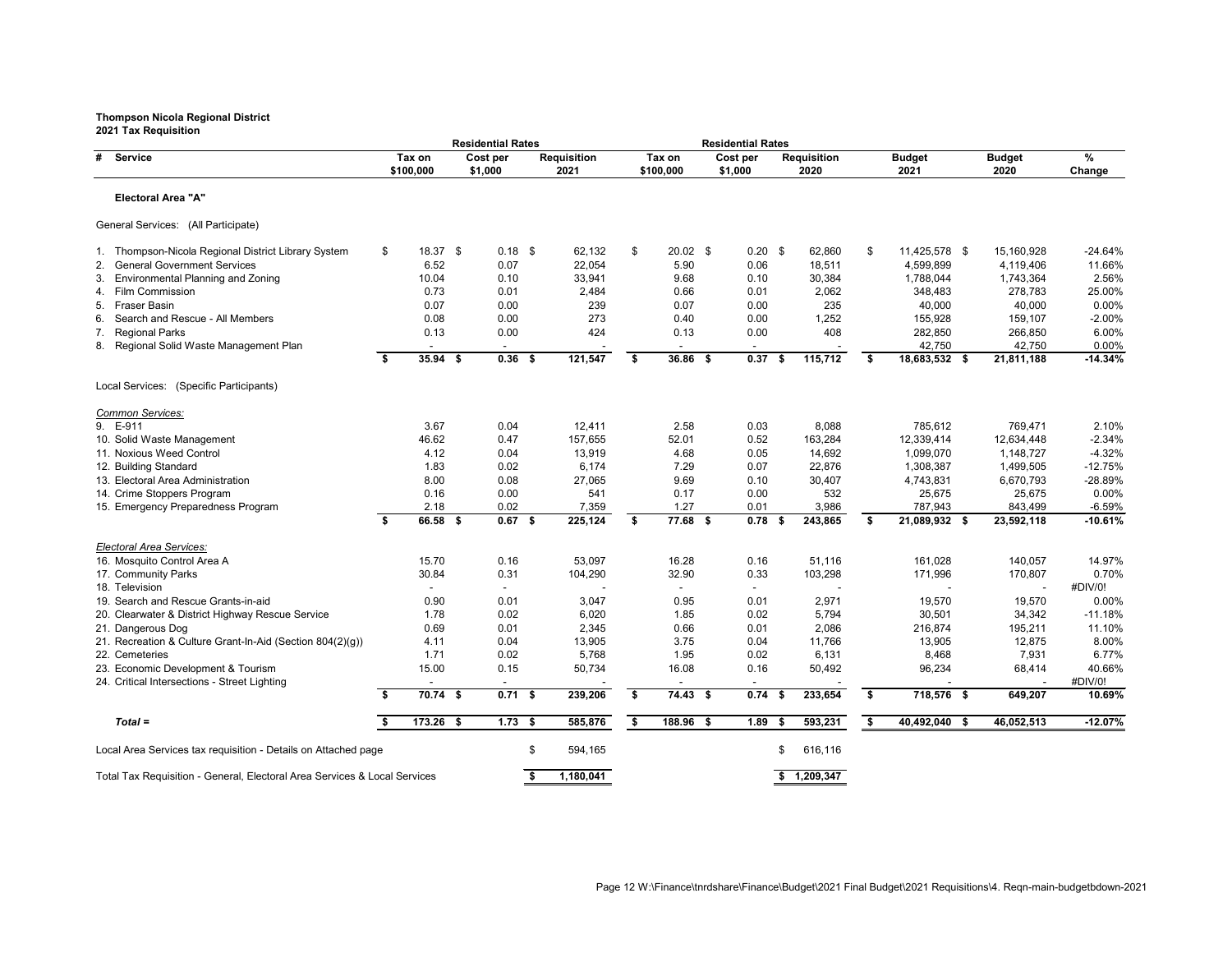|                                                                           |                         | <b>Residential Rates</b> |                    |    |                     |          | <b>Residential Rates</b> |                    |      |                       |                    |                 |
|---------------------------------------------------------------------------|-------------------------|--------------------------|--------------------|----|---------------------|----------|--------------------------|--------------------|------|-----------------------|--------------------|-----------------|
| # Service                                                                 | Tax on                  | Cost per                 | <b>Requisition</b> |    | Tax on              | Cost per |                          | <b>Requisition</b> |      | <b>Budget</b>         | <b>Budget</b>      | %               |
|                                                                           | \$100,000               | \$1,000                  | 2021               |    | \$100,000           | \$1,000  |                          | 2020               |      | 2021                  | 2020               | Change          |
| <b>Electoral Area "B"</b>                                                 |                         |                          |                    |    |                     |          |                          |                    |      |                       |                    |                 |
| General Services: (All Participate)                                       |                         |                          |                    |    |                     |          |                          |                    |      |                       |                    |                 |
| Thompson-Nicola Regional District Library System<br>1.                    | \$<br>$18.48$ \$        | $0.18$ \$                | 111,534            | \$ | $20.02$ \$          |          | $0.20$ \$                | 117,888            | \$   | 11,425,578 \$         | 15,160,928         | $-24.64%$       |
| <b>General Government Services</b><br>2.                                  | 6.52                    | 0.07                     | 39,365             |    | 5.89                |          | 0.06                     | 34,708             |      | 4,599,899             | 4,119,406          | 11.66%          |
| <b>Environmental Planning and Zoning</b><br>3.                            | 10.04                   | 0.10                     | 60,578             |    | 9.68                |          | 0.10                     | 56,979             |      | 1,788,044             | 1,743,364          | 2.56%           |
| <b>Film Commission</b><br>4.                                              | 0.73                    | 0.01                     | 4,433              |    | 0.66                |          | 0.01                     | 3,866              |      | 348,483               | 278,783            | 25.00%          |
| 5. Fraser Basin                                                           | 0.07                    | 0.00                     | 427                |    | 0.07                |          | 0.00                     | 441                |      | 40,000                | 40,000             | 0.00%           |
| Search and Rescue - All Members<br>6.                                     | 0.08                    | 0.00                     | 487                |    | 0.40                |          | 0.00                     | 2,348              |      | 155,928               | 159,107            | $-2.00%$        |
| <b>Regional Parks</b><br>7.                                               | 0.13                    | 0.00                     | 756                |    | 0.13                |          | 0.00                     | 764                |      | 282,850               | 266,850            | 6.00%           |
| 8. Regional Solid Waste Management Plan                                   |                         |                          |                    |    |                     |          |                          |                    |      | 42,750                | 42,750             | 0.00%           |
|                                                                           | \$<br>$36.05$ \$        | $0.36$ \$                | 217,580            | -S | 36.86 \$            |          | 0.37<br>- S              | 216,994            | S.   | 18,683,532 \$         | 21,811,188         | $-14.34%$       |
| Local Services: (Specific Participants)                                   |                         |                          |                    |    |                     |          |                          |                    |      |                       |                    |                 |
| Common Services:                                                          |                         |                          |                    |    |                     |          |                          |                    |      |                       |                    |                 |
| 9. E-911                                                                  | 3.67                    | 0.04                     | 22,147             |    | 2.58                |          | 0.03                     | 15,170             |      | 785,612               | 769,471            | 2.10%           |
| 10. Solid Waste Management                                                | 46.90                   | 0.47                     | 283,061            |    | 52.01               |          | 0.52                     | 306,225            |      | 12,339,414            | 12,634,448         | $-2.34%$        |
| 11. Noxious Weed Control                                                  | 4.12                    | 0.04                     | 24,844             |    | 4.68                |          | 0.05                     | 27,554             |      | 1,099,070             | 1,148,727          | $-4.32%$        |
| 12. Building Standard                                                     | 1.83                    | 0.02                     | 11,019             |    | 7.29                |          | 0.07                     | 42,904             |      | 1,308,387             | 1,499,505          | $-12.75%$       |
| 13. Electoral Area Administration                                         | 8.00                    | 0.08                     | 48,305             |    | 9.69                |          | 0.10                     | 57,029             |      | 4,743,831             | 6,670,793          | -28.89%         |
| 14. Crime Stoppers Program                                                | 0.16                    | 0.00                     | 966                |    | 0.17                |          | 0.00                     | 997                |      | 25,675                | 25,675             | 0.00%           |
| 15. Emergency Preparedness Program                                        | 2.18                    | 0.02                     | 13,132             |    | 1.27                |          | 0.01                     | 7,476              |      | 787,943               | 843,499            | $-6.59%$        |
|                                                                           | \$<br>66.85 \$          | $0.67$ \$                | 403,474            | \$ | 77.68 \$            |          | 0.78                     | 457,355            | -S   | 21,089,932 \$         | 23,592,118         | $-10.61%$       |
| <b>Electoral Area Services:</b>                                           |                         |                          |                    |    |                     |          |                          |                    |      |                       |                    |                 |
| 16. Septage Disposal Service                                              |                         |                          |                    |    |                     |          |                          |                    |      |                       |                    | #DIV/0!         |
| 17. Television                                                            | 1.72                    | 0.02                     | 10,376             |    | 1.73                |          | 0.02                     | 10,179             |      | 13,036                | 12,084             | 7.88%           |
| 18. Community Parks                                                       | 19.37                   | 0.19                     | 116,902            |    | 19.46               |          | 0.19                     | 114,581            |      | 328,793               | 208,948            | 57.36%          |
| 19. Community Halls                                                       | 6.95                    | 0.07                     | 41,944             |    | 6.97                |          | 0.07                     | 41,052             |      | 60,111                | 47,130             | 27.54%          |
| 20. Clearwater & District Highway Rescue Service                          | 1.78                    | 0.02                     | 10,743             |    | 1.85                |          | 0.02                     | 10,866             |      | 30,501                | 34,342             | $-11.18%$       |
| 21. Recreation & Culture Grant-In-Aid (Section 804(2)(g))                 | 2.20                    | 0.02                     | 13,255             |    | 2.06                |          | 0.02                     | 12,125             |      | 13,905                | 12,875             | 8.00%           |
| 22. Cemeteries                                                            | 3.35                    | 0.03                     | 20,220             |    | 3.42                |          | 0.03                     | 20,109             |      | 97,387                | 98,984             | $-1.61%$        |
| 23. Valley Connector Transit Service                                      | 0.31                    | 0.00                     | 1,841              |    | 0.68                |          | 0.01                     | 4,009              |      | 35,050                | 35,535             | $-1.36%$        |
| 24. Economic Development & Tourism                                        | 11.46                   | 0.11                     | 69,183             |    | 11.36               |          | 0.11                     | 66,870             |      | 119,016               | 96,124             | 23.82%          |
| 25. Search and Rescue Grants-in-aid                                       | 0.34                    | 0.00                     | 2,060              |    | 0.35                |          | 0.00                     | 2,060              |      | 19,570                | 19,570             | 0.00%           |
| 26. Alternative Waste Collection                                          | \$<br>11.03<br>58.50 \$ | 0.11<br>$0.59$ \$        | 66,561<br>353,085  | \$ | 13.78<br>$61.65$ \$ |          | 0.14<br>$0.62$ \$        | 81,155<br>363,006  | S.   | 118,755<br>836,124 \$ | 112,404<br>677,996 | 5.65%<br>23.32% |
|                                                                           |                         |                          |                    |    |                     |          |                          |                    |      |                       |                    |                 |
| $Total =$                                                                 | $161.41$ \$             | $1.61$ \$                | 974,139            | \$ | 176.19 \$           |          | $1.76$ \$                | 1,037,355          | - \$ | 40,609,588 \$         | 46,081,302         | $-11.87%$       |
| Local Area Services tax requisition - Details on Attached page            |                         |                          | 42,079<br>\$       |    |                     |          |                          | 41,219             |      |                       |                    |                 |
| Total Tax Requisition - General, Electoral Area Services & Local Services |                         |                          | 1,016,218<br>S.    |    |                     |          |                          | \$1,078,574        |      |                       |                    |                 |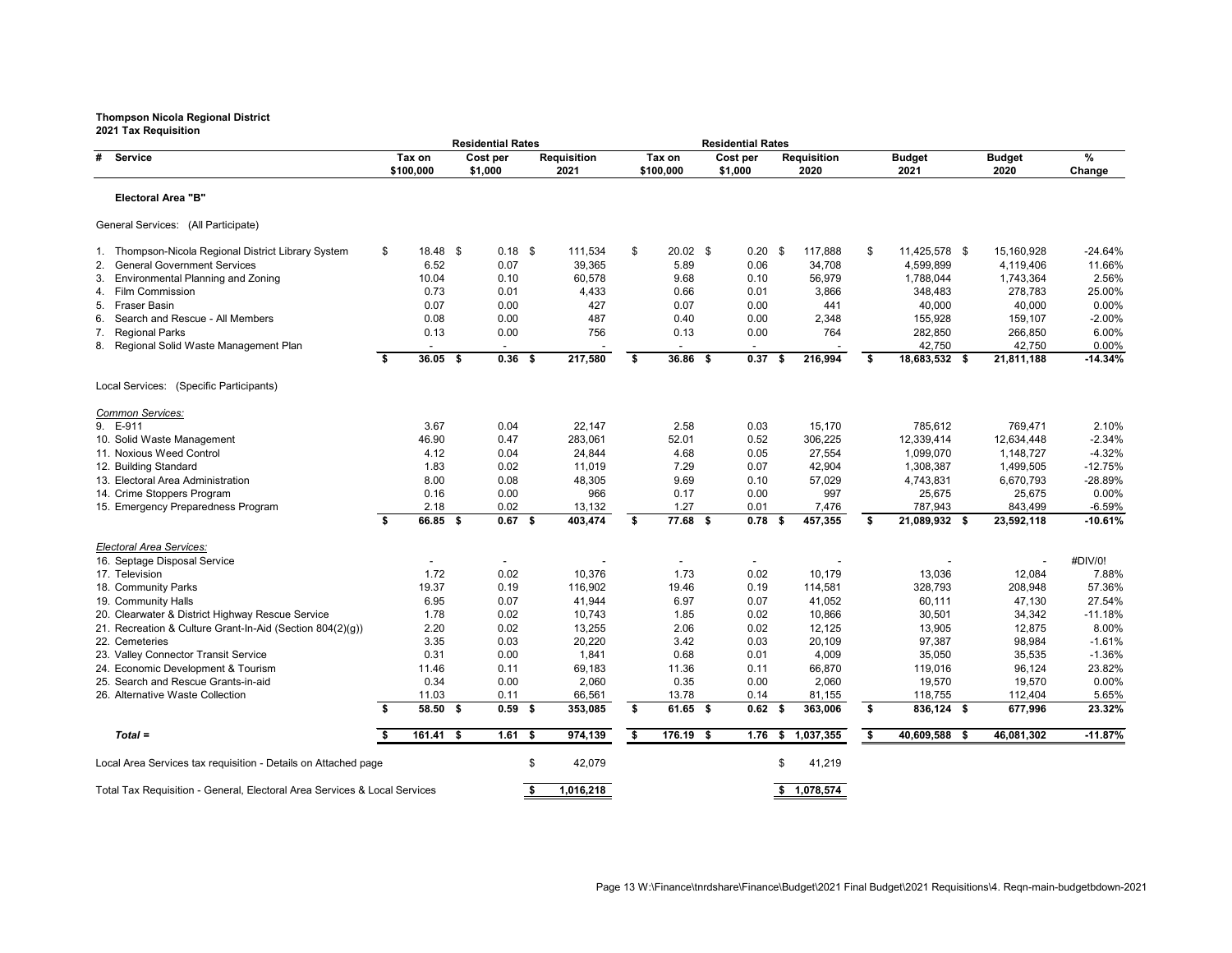|                                                                           |                     | <b>Residential Rates</b> |                            |                     | <b>Residential Rates</b> |     |                            |    |                       |                       |             |
|---------------------------------------------------------------------------|---------------------|--------------------------|----------------------------|---------------------|--------------------------|-----|----------------------------|----|-----------------------|-----------------------|-------------|
| <b>Service</b><br>#                                                       | Tax on<br>\$100,000 | Cost per<br>\$1,000      | <b>Requisition</b><br>2021 | Tax on<br>\$100,000 | Cost per<br>\$1,000      |     | <b>Requisition</b><br>2020 |    | <b>Budget</b><br>2021 | <b>Budget</b><br>2020 | %<br>Change |
| <b>Electoral Area "E"</b>                                                 |                     |                          |                            |                     |                          |     |                            |    |                       |                       |             |
| General Services: (All Participate)                                       |                     |                          |                            |                     |                          |     |                            |    |                       |                       |             |
| Thompson-Nicola Regional District Library System                          | \$<br>18.46 \$      | $0.18$ \$                | 153,312                    | \$<br>$20.02$ \$    | $0.20$ \$                |     | 156,395                    | \$ | 11,425,578 \$         | 15,160,928            | $-24.64%$   |
| <b>General Government Services</b>                                        | 6.52                | 0.07                     | 54,186                     | 5.90                | 0.06                     |     | 46,052                     |    | 4,599,899             | 4,119,406             | 11.66%      |
| <b>Environmental Planning and Zoning</b><br>3.                            | 10.04               | 0.10                     | 83,383                     | 9.68                | 0.10                     |     | 75,594                     |    | 1,788,044             | 1,743,364             | 2.56%       |
| 4. Film Commission                                                        | 0.73                | 0.01                     | 6,103                      | 0.66                | 0.01                     |     | 5,130                      |    | 348,483               | 278,783               | 25.00%      |
| 5. Fraser Basin                                                           | 0.07                | 0.00                     | 588                        | 0.08                | 0.00                     |     | 586                        |    | 40,000                | 40,000                | 0.00%       |
| Search and Rescue - All Members<br>6.                                     | 0.08                | 0.00                     | 671                        | 0.40                | 0.00                     |     | 3,115                      |    | 155,928               | 159,107               | $-2.00%$    |
| <b>Regional Parks</b><br>7.                                               | 0.13                | 0.00                     | 1,041                      | 0.13                | 0.00                     |     | 1,014                      |    | 282,850               | 266,850               | 6.00%       |
| 8. Regional Solid Waste Management Plan                                   |                     |                          |                            |                     |                          |     |                            |    | 42,750                | 42,750                | 0.00%       |
|                                                                           | \$<br>$36.03$ \$    | $0.36$ \$                | 299,284                    | \$<br>36.86 \$      | 0.37                     | - 5 | 287,886                    | S. | 18,683,532 \$         | 21,811,188            | $-14.34%$   |
| Local Services: (Specific Participants)                                   |                     |                          |                            |                     |                          |     |                            |    |                       |                       |             |
| Common Services:                                                          |                     |                          |                            |                     |                          |     |                            |    |                       |                       |             |
| 9. E-911                                                                  | 3.67                | 0.04                     | 30,485                     | 2.58                | 0.03                     |     | 20,128                     |    | 785,612               | 769,471               | 2.10%       |
| 10. Solid Waste Management                                                | 46.83               | 0.47                     | 389,059                    | 52.01               | 0.52                     |     | 406,252                    |    | 12,339,414            | 12,634,448            | $-2.34%$    |
| 11. Noxious Weed Control                                                  | 4.12                | 0.04                     | 34,197                     | 4.68                | 0.05                     |     | 36,553                     |    | 1,099,070             | 1,148,727             | $-4.32%$    |
| 12. Building Standard                                                     | 1.83                | 0.02                     | 15,168                     | 7.29                | 0.07                     |     | 56,915                     |    | 1,308,387             | 1,499,505             | $-12.75%$   |
| 13. Electoral Area Administration                                         | 8.00                | 0.08                     | 66,491                     | 9.69                | 0.10                     |     | 75,654                     |    | 4,743,831             | 6,670,793             | -28.89%     |
| 14. Emergency Preparedness Program                                        | 2.18                | 0.02                     | 18,076                     | 1.27                | 0.01                     |     | 9,918                      |    | 787,943               | 843,499               | $-6.59%$    |
| 15. Crime Stoppers Program                                                | 0.16                | 0.00                     | 1,329                      | 0.17                | 0.00                     |     | 1,323                      |    | 25,675                | 25,675                | 0.00%       |
|                                                                           | \$<br>66.79 \$      | $0.67$ \$                | 554,805                    | \$<br>77.68 \$      | $0.78$ \$                |     | 606,743                    | S. | 21,089,932 \$         | 23,592,118            | $-10.61%$   |
| <b>Electoral Area Services:</b>                                           |                     |                          |                            |                     |                          |     |                            |    |                       |                       |             |
| 16. Recreation & Culture Grant-In-Aid (Section 804(2)(g))                 | 1.54                | 0.02                     | 12,755                     | 1.65                | 0.02                     |     | 12,875                     |    | 13,905                | 12,875                | 8.00%       |
| 17. Economic Development & Tourism                                        | 2.92                | 0.03                     | 24,273                     | 0.02                | 0.00                     |     | 150                        |    | 46,430                | 34,148                | 35.97%      |
| 18. Gold Country Grant-In-Aid                                             | 2.74                | 0.03                     | 22,771                     | 1.94                | 0.02                     |     | 15,172                     |    | 247,999               | 247,999               | 0.00%       |
|                                                                           | \$<br>$7.20$ \$     | $0.07$ \$                | 59,799                     | \$<br>$3.61$ \$     | $0.04$ \$                |     | 28,197                     | \$ | 308,334 \$            | 295,022               | 4.51%       |
| $Total =$                                                                 | $110.01$ \$         | $1.10$ \$                | 913,888                    | \$<br>$118.14$ \$   | $1.18$ \$                |     | 922,826                    | \$ | $40,081,798$ \$       | 45,698,328            | $-12.29%$   |
| Local Area Services tax requisition - Details on Attached page            |                     |                          | \$<br>354,163              |                     |                          | \$  | 357,640                    |    |                       |                       |             |
|                                                                           |                     |                          |                            |                     |                          |     |                            |    |                       |                       |             |
| Total Tax Requisition - General, Electoral Area Services & Local Services |                     |                          | 1,268,051                  |                     |                          |     | \$1,280,466                |    |                       |                       |             |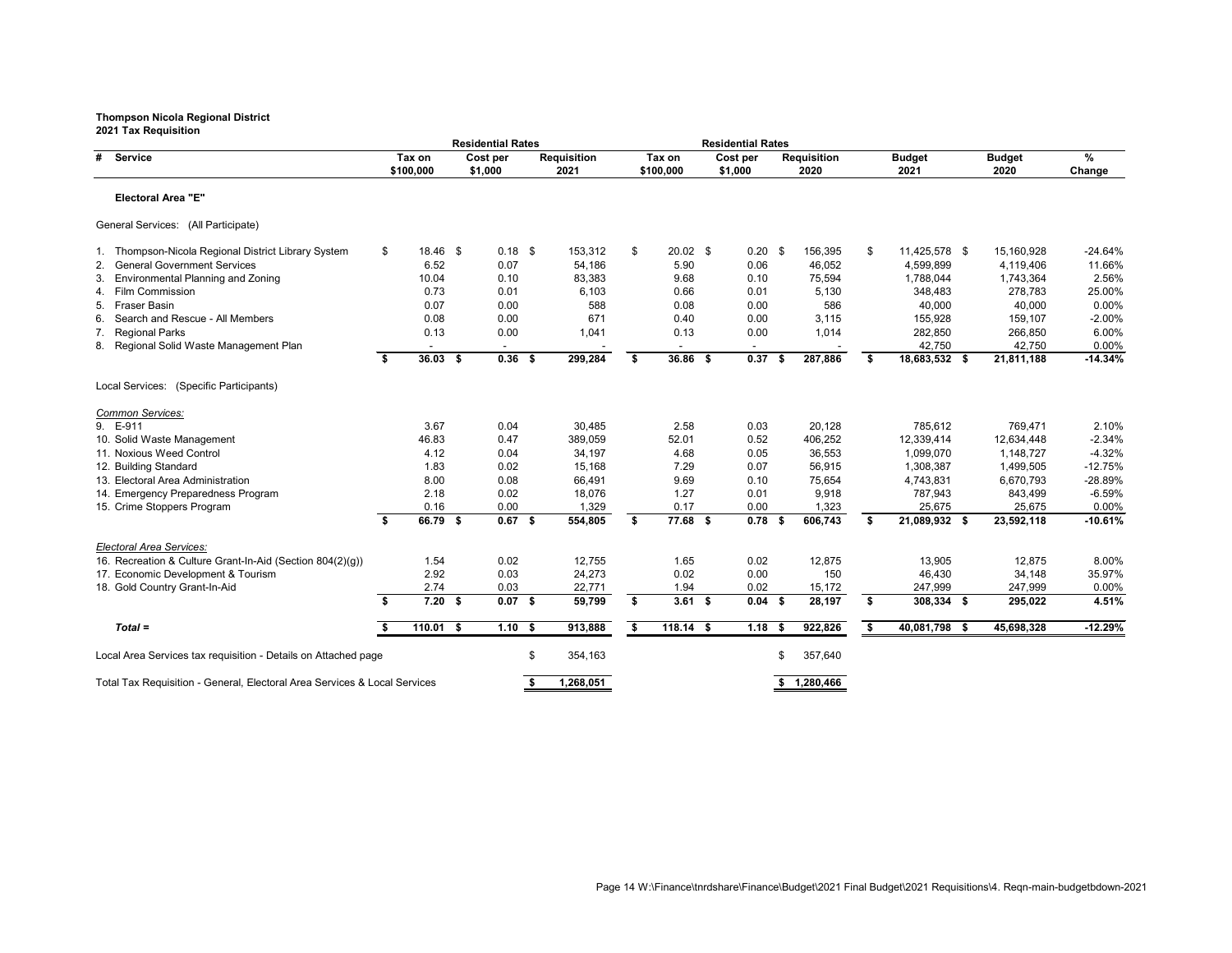|                                                                           |    |                     | <b>Residential Rates</b> |                            |                     | <b>Residential Rates</b> |     |                            |    |                       |                       |             |
|---------------------------------------------------------------------------|----|---------------------|--------------------------|----------------------------|---------------------|--------------------------|-----|----------------------------|----|-----------------------|-----------------------|-------------|
| # Service                                                                 |    | Tax on<br>\$100,000 | Cost per<br>\$1,000      | <b>Requisition</b><br>2021 | Tax on<br>\$100,000 | Cost per<br>\$1,000      |     | <b>Requisition</b><br>2020 |    | <b>Budget</b><br>2021 | <b>Budget</b><br>2020 | %<br>Change |
| <b>Electoral Area "I"</b>                                                 |    |                     |                          |                            |                     |                          |     |                            |    |                       |                       |             |
| General Services: (All Participate)                                       |    |                     |                          |                            |                     |                          |     |                            |    |                       |                       |             |
| 1. Thompson-Nicola Regional District Library System                       | \$ | $18.48$ \$          | $0.18$ \$                | 99,646                     | \$<br>$20.02$ \$    | $0.20$ \$                |     | 101,579                    | \$ | 11,425,578 \$         | 15,160,928            | -24.64%     |
| <b>General Government Services</b><br>2.                                  |    | 6.52                | 0.07                     | 35,167                     | 5.90                | 0.06                     |     | 29,916                     |    | 4,599,899             | 4,119,406             | 11.66%      |
| <b>Environmental Planning and Zoning</b>                                  |    | 10.04               | 0.10                     | 54,117                     | 9.68                | 0.10                     |     | 49,101                     |    | 1,788,044             | 1,743,364             | 2.56%       |
| 4. Film Commission                                                        |    | 0.73                | 0.01                     | 3,961                      | 0.66                | 0.01                     |     | 3,333                      |    | 348,483               | 278,783               | 25.00%      |
| 5. Fraser Basin                                                           |    | 0.07                | 0.00                     | 381                        | 0.08                | 0.00                     |     | 381                        |    | 40,000                | 40,000                | 0.00%       |
| Search and Rescue - All Members<br>6.                                     |    | 0.08                | 0.00                     | 435                        | 0.40                | 0.00                     |     | 2,024                      |    | 155,928               | 159,107               | $-2.00%$    |
| 7. Regional Parks                                                         |    | 0.13                | 0.00                     | 676                        | 0.13                | 0.00                     |     | 659                        |    | 282,850               | 266,850               | 6.00%       |
| 8. Regional Solid Waste Management Plan                                   |    |                     |                          |                            |                     |                          |     |                            |    | 42,750                | 42,750                | 0.00%       |
|                                                                           | S. | $36.05$ \$          | $0.36$ \$                | 194,383                    | \$<br>36.86 \$      | 0.37                     | -S  | 186,993                    | -S | 18,683,532 \$         | 21,811,188            | $-14.34%$   |
| Local Services: (Specific Participants)                                   |    |                     |                          |                            |                     |                          |     |                            |    |                       |                       |             |
| Common Services:                                                          |    |                     |                          |                            |                     |                          |     |                            |    |                       |                       |             |
| 9. E-911                                                                  |    | 3.67                | 0.04                     | 19,786                     | 2.58                | 0.03                     |     | 13,072                     |    | 785,612               | 769,471               | 2.10%       |
| 10. Solid Waste Management                                                |    | 46.90               | 0.47                     | 252,885                    | 52.01               | 0.52                     |     | 263,862                    |    | 12,339,414            | 12,634,448            | $-2.34%$    |
| 11. Noxious Weed Control                                                  |    | 4.12                | 0.04                     | 22,193                     | 4.68                | 0.05                     |     | 23,742                     |    | 1,099,070             | 1,148,727             | $-4.32%$    |
| 12. Building Standard                                                     |    | 1.83                | 0.02                     | 9,844                      | 7.29                | 0.07                     |     | 36,968                     |    | 1,308,387             | 1,499,505             | $-12.75%$   |
| 13. Electoral Area Administration                                         |    | 8.00                | 0.08                     | 43,151                     | 9.69                | 0.10                     |     | 49,138                     |    | 4,743,831             | 6,670,793             | -28.89%     |
| 14. Crime Stoppers Program                                                |    | 0.16                | 0.00                     | 863                        | 0.17                | 0.00                     |     | 859                        |    | 25,675                | 25,675                | 0.00%       |
| 15. Emergency Preparedness Program                                        |    | 2.18                | 0.02                     | 11,731                     | 1.27                | 0.01                     |     | 6,442                      |    | 787,943               | 843,499               | $-6.59%$    |
|                                                                           | \$ | 66.85 \$            | $\overline{0.67}$ \$     | 360,453                    | \$<br>77.68 \$      | 0.78                     | - 5 | 394,083                    | -S | 21,089,932 \$         | 23,592,118            | $-10.61%$   |
| Electoral Area Services:                                                  |    |                     |                          |                            |                     |                          |     |                            |    |                       |                       |             |
| 16. Recreation & Culture Grant-In-Aid (Section 804(2)(g))                 |    | 2.58                | 0.03                     | 13,893                     | 1.21                | 0.01                     |     | 6,125                      |    | 13,905                | 12,875                | 8.00%       |
| 17. Economic Development & Tourism                                        |    | 8.49                | 0.08                     | 45,777                     | 5.80                | 0.06                     |     | 29,422                     |    | 52,056                | 30,857                | 68.70%      |
| 18. Gold Country Communities Grant-In-Aid                                 |    | 2.74                | 0.03                     | 14,778                     | 1.94                | 0.02                     |     | 9,854                      |    | 247,999               | 247,999               | 0.00%       |
| 19. Critical Intersections - Street Lighting                              |    |                     |                          |                            |                     |                          |     |                            |    |                       |                       | #DIV/0!     |
| 20. Dangerous Dog Control                                                 |    | 0.69                | 0.01                     | 3,740                      | 0.66                | 0.01                     |     | 3,371                      |    | 216,874               | 195,211               | 11.10%      |
|                                                                           | \$ | $14.50$ \$          | $0.15$ \$                | 78,188                     | \$<br>$9.61$ \$     | $0.10$ \$                |     | 48,772                     | \$ | 530,834 \$            | 486,942               | 9.01%       |
| $Total =$                                                                 | \$ | $117.41$ \$         | $1.17$ \$                | 633,024                    | \$<br>$124.15$ \$   | $1.24$ \$                |     | 629,848                    | \$ | 40,304,298 \$         | 45,890,248            | $-12.17%$   |
| Local Area Services tax requisition - Details on Attached page            |    |                     |                          | \$<br>152,001              |                     |                          | S   | 152,774                    |    |                       |                       |             |
|                                                                           |    |                     |                          |                            |                     |                          |     |                            |    |                       |                       |             |
| Total Tax Requisition - General, Electoral Area Services & Local Services |    |                     |                          | 785,025                    |                     |                          |     | 782,622                    |    |                       |                       |             |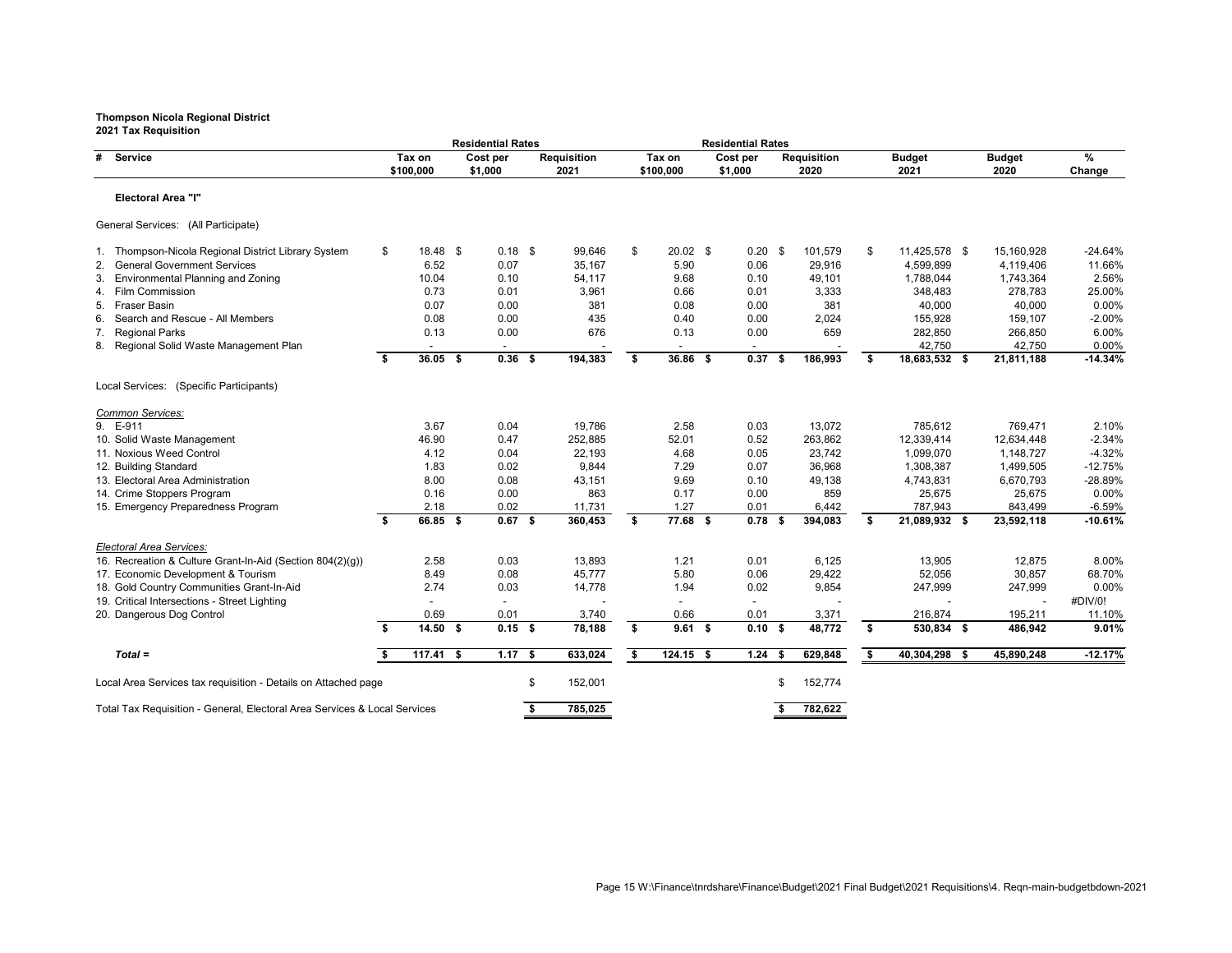| בטבו ומג ו⁄סעµו אווער                                                     |    |                     | <b>Residential Rates</b> |   |                            |                     |               | <b>Residential Rates</b> |     |                            |    |                       |                       |             |
|---------------------------------------------------------------------------|----|---------------------|--------------------------|---|----------------------------|---------------------|---------------|--------------------------|-----|----------------------------|----|-----------------------|-----------------------|-------------|
| # Service                                                                 |    | Tax on<br>\$100,000 | Cost per<br>\$1,000      |   | <b>Requisition</b><br>2021 | Tax on<br>\$100,000 |               | Cost per<br>\$1,000      |     | <b>Requisition</b><br>2020 |    | <b>Budget</b><br>2021 | <b>Budget</b><br>2020 | %<br>Change |
| <b>Electoral Area "J"</b>                                                 |    |                     |                          |   |                            |                     |               |                          |     |                            |    |                       |                       |             |
| General Services: (All Participate)                                       |    |                     |                          |   |                            |                     |               |                          |     |                            |    |                       |                       |             |
| 1. Thompson-Nicola Regional District Library System                       | \$ | $18.33$ \$          | $0.18$ \$                |   | 233,375                    | \$<br>$20.02$ \$    |               | $0.20$ \$                |     | 242,038                    | \$ | 11,425,578 \$         | 15,160,928            | $-24.64%$   |
| 2. General Government Services                                            |    | 6.52                | 0.07                     |   | 83,045                     | $5.90$ \$           |               | 0.06                     |     | 71,279                     |    | 4,599,899             | 4,119,406             | 11.66%      |
| <b>Environmental Planning and Zoning</b><br>3.                            |    | 10.04               | 0.10                     |   | 127,797                    | 9.68                | - \$          | 0.10                     |     | 116,994                    |    | 1,788,044             | 1,743,364             | 2.56%       |
| 4. Film Commission                                                        |    | 0.73                | 0.01                     |   | 9,356                      | 0.66                | - \$          | 0.01                     |     | 7,940                      |    | 348,483               | 278,783               | 25.00%      |
| 5.<br>Fraser Basin                                                        |    | 0.07                | 0.00                     |   | 901                        | 0.08                | - \$          | 0.00                     |     | 907                        |    | 40,000                | 40,000                | 0.00%       |
| Search and Rescue - All Members<br>6.                                     |    | 0.08                | 0.00                     |   | 1,028                      | 0.40                | - \$          | 0.00                     |     | 4,822                      |    | 155,928               | 159,107               | $-2.00%$    |
| Regional Parks<br>7.                                                      |    | 0.13                | 0.00                     |   | 1,595                      | 0.13                | -\$           | 0.00                     |     | 1,570                      |    | 282,850               | 266,850               | 6.00%       |
| 8. Regional Solid Waste Management Plan                                   |    |                     |                          |   |                            |                     | \$            |                          |     |                            |    | 42,750                | 42,750                | 0.00%       |
|                                                                           | S. | $35.91$ \$          | $0.36$ \$                |   | 457,096                    | \$<br>36.86 \$      |               | 0.37                     | - S | 445,550                    | S. | 18,683,532 \$         | 21,811,188            | $-14.34%$   |
| Local Services: (Specific Participants)                                   |    |                     |                          |   |                            |                     |               |                          |     |                            |    |                       |                       |             |
| Common Services:                                                          |    |                     |                          |   |                            |                     |               |                          |     |                            |    |                       |                       |             |
| 9. E-911                                                                  |    | 3.67                | 0.04                     |   | 46,723                     | $2.58$ \$           |               | 0.03                     |     | 31,151                     |    | 785,612               | 769,471               | 2.10%       |
| 10. Solid Waste Management                                                |    | 46.52               | 0.47                     |   | 592,146                    | $52.01$ \$          |               | 0.52                     |     | 628,717                    |    | 12,339,414            | 12,634,448            | $-2.34%$    |
| 11. Noxious Weed Control                                                  |    | 4.12                | 0.04                     |   | 52,401                     | 4.68                | -\$           | 0.05                     |     | 56,568                     |    | 1,099,070             | 1,148,727             | $-4.32%$    |
| 12. Building Standard                                                     |    | 1.83                | 0.02                     |   | 23,243                     | 7.29                | - \$          | 0.07                     |     | 88,080                     |    | 1,308,387             | 1,499,505             | $-12.75%$   |
| 13. Electoral Area Administration                                         |    | 8.00                | 0.08                     |   | 101,887                    | 9.69                | - \$          | 0.10                     |     | 117,079                    |    | 4,743,831             | 6,670,793             | -28.89%     |
| 14. Crime Stoppers Program                                                |    | 0.16                | 0.00                     |   | 2,037                      | 0.17                | \$            | 0.00                     |     | 2,047                      |    | 25,675                | 25,675                | 0.00%       |
| 15. Emergency Preparedness Program                                        |    | 2.18                | 0.02                     |   | 27,701                     | 1.27                | \$            | 0.01                     |     | 15,349                     |    | 787,943               | 843,499               | $-6.59%$    |
|                                                                           | S. | 66.47 \$            | $0.66$ \$                |   | 846,138                    | \$<br>77.68 \$      |               | $0.78$ \$                |     | 938,991                    | S. | 21,089,932 \$         | 23,592,118            | $-10.61%$   |
| Electoral Area Services:                                                  |    |                     |                          |   |                            |                     |               |                          |     |                            |    |                       |                       |             |
| 16. Recreation & Culture Grant-In-Aid (Section 804(2)(g))                 |    | 0.22                | 0.00                     |   | 2,755                      | $0.74$ \$           |               | 0.01                     |     | 8,925                      |    | 13,905                | 12,875                | 8.00%       |
| 17. Economic Development & Tourism                                        |    | 0.01                | 0.00                     |   | 150                        | 0.01                | $^{\circ}$    | 0.00                     |     | 150                        |    | 57,945                | 64,194                | $-9.73%$    |
| 18. Mosquito Control - South                                              |    | 0.56                | 0.01                     |   | 7,090                      | 0.63                | - \$          | 0.01                     |     | 7,645                      |    | 233,126               | 203,479               | 14.57%      |
| 19. Gold Country Communities Grant-In-Aid                                 |    | 2.74                | 0.03                     |   | 34,892                     | 1.94                | $\sqrt[6]{3}$ | 0.02                     |     | 23,480                     |    | 247,999               | 247,999               | $0.00\%$    |
| 20. Critical Intersections - Street Lighting                              |    | 0.13                | 0.00                     |   | 1,689                      |                     | S             |                          |     |                            |    | 1,689                 |                       | #DIV/0!     |
| 21. Alternative Waste Collection                                          |    | 19.53               | 0.20                     |   | 248,672                    | 18.53               | \$            | 0.19                     |     | 223,980                    |    | 320,464               | 238,947               | 34.11%      |
| 22. Community Parks                                                       |    | 0.65                | 0.01                     |   | 8,240                      | $0.68$ \$           |               | 0.01                     |     | 8,240                      |    | 8,240                 | 8,240                 | 0.00%       |
| 23. Dangerous Dog Control                                                 |    | 0.69                | 0.01                     |   | 8,830                      | $0.66$ \$           |               | 0.01                     |     | 8,033                      |    | 216,874               | 195,211               | 11.10%      |
|                                                                           | S. | $24.53$ \$          | $0.25$ \$                |   | 312,318                    | \$<br>$23.20$ \$    |               | $0.23$ \$                |     | 280,453                    | \$ | $1,100,242$ \$        | 970,945               | 13.32%      |
| $Total =$                                                                 |    | 126.91 \$           | $1.27$ \$                |   | 1,615,552                  | \$<br>$137.74$ \$   |               | $1.38$ \$                |     | 1,664,994                  | \$ | 40,873,706 \$         | 46,374,252            | $-11.86%$   |
| Local Area Services tax requisition - Details on Attached page            |    |                     |                          | S | 579,113                    |                     |               |                          |     | 598,857                    |    |                       |                       |             |
| Total Tax Requisition - General, Electoral Area Services & Local Services |    |                     |                          |   | 2,194,665                  |                     |               |                          |     | \$2,263,851                |    |                       |                       |             |
|                                                                           |    |                     |                          |   |                            |                     |               |                          |     |                            |    |                       |                       |             |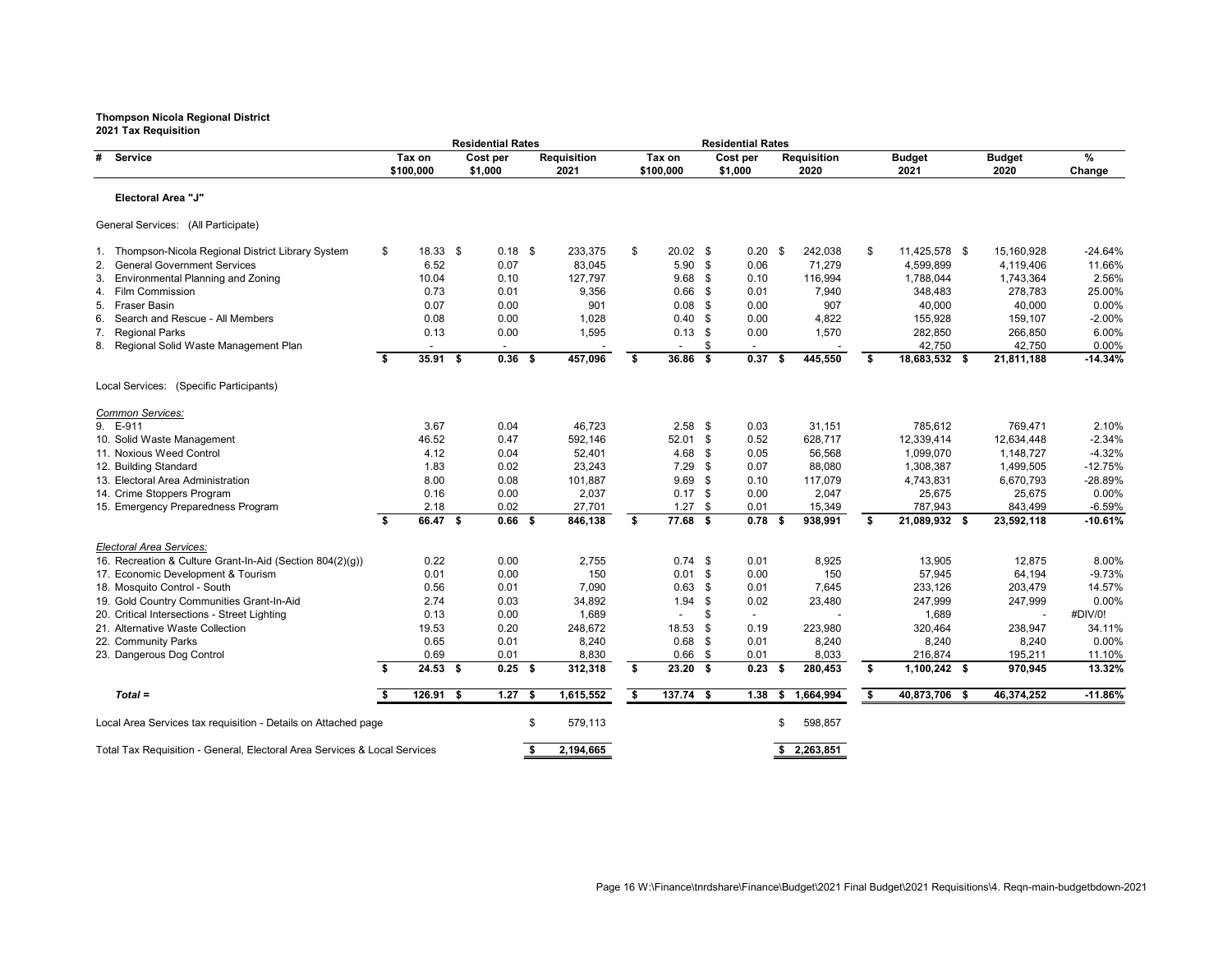| בטבו ומג ולכקטוטווטוו                                                     |    |                     | <b>Residential Rates</b> |                            |      |                          | <b>Residential Rates</b> |    |                            |    |                       |                       |             |
|---------------------------------------------------------------------------|----|---------------------|--------------------------|----------------------------|------|--------------------------|--------------------------|----|----------------------------|----|-----------------------|-----------------------|-------------|
| # Service                                                                 |    | Tax on<br>\$100,000 | Cost per<br>\$1,000      | <b>Requisition</b><br>2021 |      | Tax on<br>\$100,000      | Cost per<br>\$1,000      |    | <b>Requisition</b><br>2020 |    | <b>Budget</b><br>2021 | <b>Budget</b><br>2020 | %<br>Change |
| Electoral Area "L"                                                        |    |                     |                          |                            |      |                          |                          |    |                            |    |                       |                       |             |
| General Services: (All Participate)                                       |    |                     |                          |                            |      |                          |                          |    |                            |    |                       |                       |             |
| 1. Thompson-Nicola Regional District Library System                       | \$ | $18.44$ \$          | $0.18$ \$                | 147,385                    | \$   | $20.02$ \$               | $0.20$ \$                |    | 149,558                    | \$ | 11,425,578 \$         | 15,160,928            | $-24.64%$   |
| 2. General Government Services                                            |    | 6.52                | 0.07                     | 52,146                     |      | 5.90                     | 0.06                     |    | 44,045                     |    | 4,599,899             | 4,119,406             | 11.66%      |
| <b>Environmental Planning and Zoning</b><br>3.                            |    | 10.04               | 0.10                     | 80,248                     |      | 9.68                     | 0.10                     |    | 72,292                     |    | 1,788,044             | 1,743,364             | 2.56%       |
| 4. Film Commission                                                        |    | 0.73                | 0.01                     | 5,873                      |      | 0.66                     | 0.01                     |    | 4,907                      |    | 348,483               | 278,783               | 25.00%      |
| <b>Fraser Basin</b><br>5.                                                 |    | 0.07                | 0.00                     | 566                        |      | 0.07                     | 0.00                     |    | 560                        |    | 40,000                | 40,000                | 0.00%       |
| Search and Rescue - All Members<br>6.                                     |    | 0.08                | 0.00                     | 646                        |      | 0.40                     | 0.00                     |    | 2,980                      |    | 155,928               | 159,107               | $-2.00%$    |
| <b>Regional Parks</b><br>7.                                               |    | 0.13                | 0.00                     | 1,003                      |      | 0.13                     | 0.00                     |    | 970                        |    | 282,850               | 266,850               | 6.00%       |
| 8. Regional Solid Waste Management Plan                                   |    |                     |                          |                            |      | $\overline{\phantom{a}}$ |                          |    |                            |    | 42,750                | 42,750                | 0.00%       |
|                                                                           | \$ | $36.01$ \$          | $0.36$ \$                | 287,867                    | - \$ | $36.86$ \$               | 0.37                     | -S | 275,312                    | -S | 18,683,532 \$         | 21,811,188            | $-14.34%$   |
| Local Services: (Specific Participants)                                   |    |                     |                          |                            |      |                          |                          |    |                            |    |                       |                       |             |
| Common Services:                                                          |    |                     |                          |                            |      |                          |                          |    |                            |    |                       |                       |             |
| 9. E-911                                                                  |    | 3.67                | 0.04                     | 29,332                     |      | 2.58                     | 0.03                     |    | 19,247                     |    | 785,612               | 769,471               | 2.10%       |
| 10. Solid Waste Management                                                |    | 46.79               | 0.47                     | 374,012                    |      | 52.01                    | 0.52                     |    | 388,490                    |    | 12,339,414            | 12,634,448            | $-2.34%$    |
| 11. Noxious Weed Control                                                  |    | 4.12                | 0.04                     | 32,903                     |      | 4.68                     | 0.05                     |    | 34,953                     |    | 1,099,070             | 1,148,727             | $-4.32%$    |
| 12. Building Standard                                                     |    | 1.83                | 0.02                     | 14,594                     |      | 7.29                     | 0.07                     |    | 54,424                     |    | 1,308,387             | 1,499,505             | $-12.75%$   |
| 13. Electoral Area Administration                                         |    | 8.00                | 0.08                     | 63,977                     |      | 9.68                     | 0.10                     |    | 72,342                     |    | 4,743,831             | 6,670,793             | -28.89%     |
| 14. Crime Stoppers Program                                                |    | 0.16                | 0.00                     | 1,279                      |      | 0.17                     | 0.00                     |    | 1,265                      |    | 25,675                | 25,675                | 0.00%       |
| 15. Emergency Preparedness Program                                        |    | 2.18                | 0.02                     | 17,391                     |      | 1.27                     | 0.01                     |    | 9,484                      |    | 787,943               | 843,499               | $-6.59%$    |
|                                                                           | \$ | 66.74 \$            | $0.67$ \$                | 533,488                    | \$   | 77.68 \$                 | 0.78                     |    | 580,205                    | S. | 21,089,932 \$         | 23,592,118            | $-10.61%$   |
| Electoral Area Services:                                                  |    |                     |                          |                            |      |                          |                          |    |                            |    |                       |                       |             |
| 16. Cemeteries                                                            |    | 0.46                | 0.00                     | 3,696                      |      | 0.49                     | 0.00                     |    | 3,696                      |    | 15,210                | 15,210                | 0.00%       |
| 17. Mosquito Control - South                                              |    | 0.56                | 0.01                     | 4,452                      |      | 0.63                     | 0.01                     |    | 4,724                      |    | 233,126               | 203,479               | 14.57%      |
| 18. Economic Development & Tourism                                        |    | 0.16                | 0.00                     | 1,248                      |      | 0.02                     | 0.00                     |    | 150                        |    | 20,150                | 40,575                | $-50.34%$   |
| 19. Recreation & Culture Grant-In-Aid (Section 804(2)(g))                 |    | 1.12                | 0.01                     | 8,965                      |      | 0.55                     | 0.01                     |    | 4,125                      |    | 13,905                | 12,875                | 8.00%       |
| 20. Critical Intersections - Street Lighting                              |    |                     |                          |                            |      |                          |                          |    |                            |    |                       |                       | #DIV/0!     |
| 23. Community Parks                                                       |    | 0.02                | 0.00                     | 150                        |      | 0.80                     | 0.01                     |    | 5,946                      |    | 6,550                 | 6,646                 | $-1.44%$    |
|                                                                           | -S | $2.32$ \$           | $0.02$ \$                | 18,511                     | \$   | $2.50$ \$                | $0.02$ \$                |    | 18,641                     | \$ | 288,941 \$            | 278,785               | 3.64%       |
| $Total =$                                                                 |    | $105.07$ \$         | $1.05$ \$                | 839,866                    | -S   | $117.03$ \$              | $1.17$ \$                |    | 874,158                    | \$ | 40,062,405 \$         | 45,682,091            | $-12.30%$   |
| Local Area Services tax requisition - Details on Attached page            |    |                     |                          | \$<br>112,026              |      |                          |                          | S  | 114,313                    |    |                       |                       |             |
| Total Tax Requisition - General, Electoral Area Services & Local Services |    |                     |                          | 951,892                    |      |                          |                          |    | 988,471                    |    |                       |                       |             |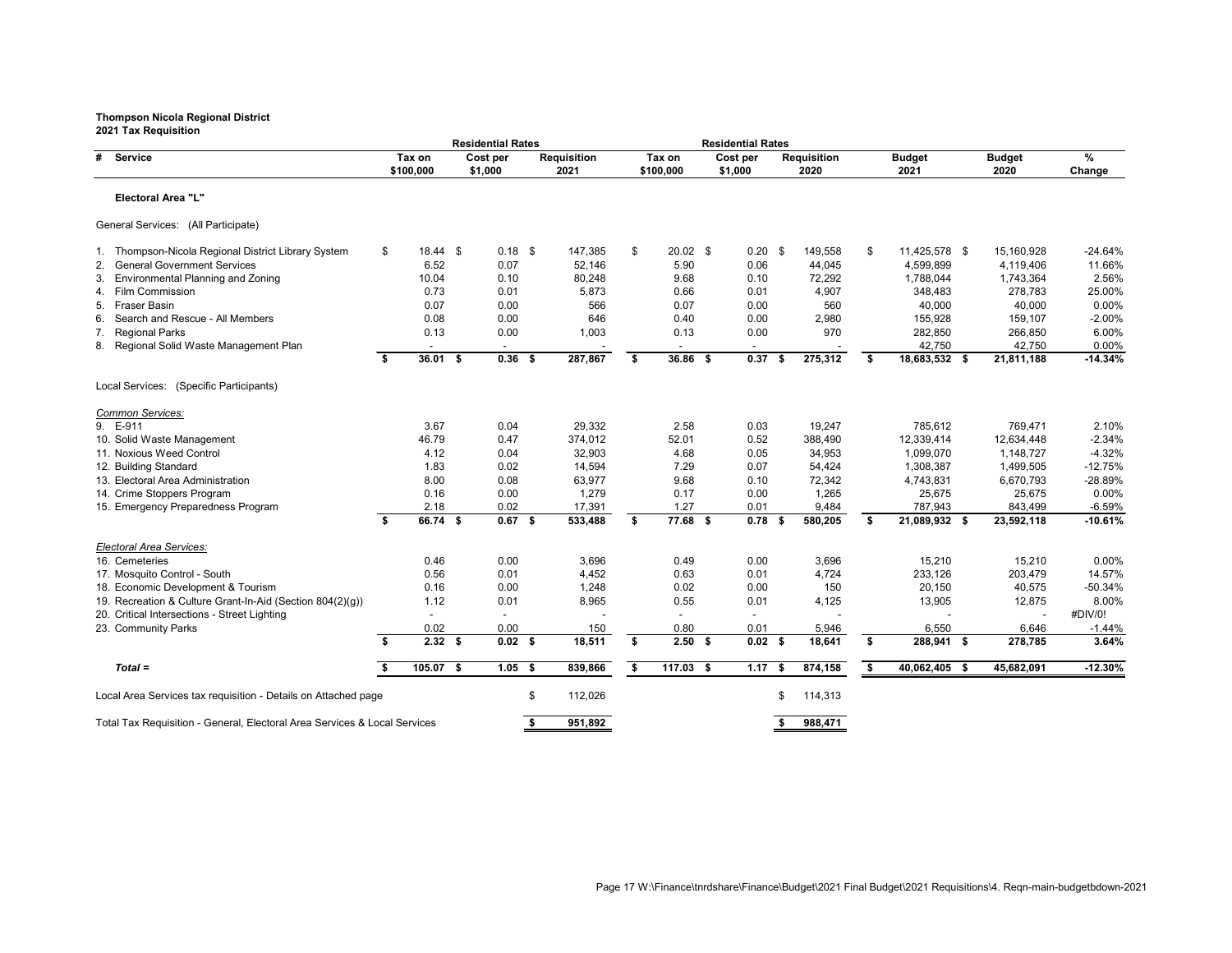|                                                                           |    |             | <b>Residential Rates</b> |     |                    |    |            | <b>Residential Rates</b> |      |                    |    |               |                       |                       |
|---------------------------------------------------------------------------|----|-------------|--------------------------|-----|--------------------|----|------------|--------------------------|------|--------------------|----|---------------|-----------------------|-----------------------|
| #<br><b>Service</b>                                                       |    | Tax on      | Cost per                 |     | <b>Requisition</b> |    | Tax on     | Cost per                 |      | <b>Requisition</b> |    | <b>Budget</b> | <b>Budget</b>         | %                     |
|                                                                           |    | \$100,000   | \$1,000                  |     | 2021               |    | \$100,000  | \$1,000                  |      | 2020               |    | 2021          | 2020                  | Change                |
| <b>Electoral Area "M"</b>                                                 |    |             |                          |     |                    |    |            |                          |      |                    |    |               |                       |                       |
| General Services: (All Participate)                                       |    |             |                          |     |                    |    |            |                          |      |                    |    |               |                       |                       |
| Thompson-Nicola Regional District Library System                          | \$ | $19.41$ \$  | $0.19$ \$                |     | 159,235            | \$ | $21.00$ \$ | $0.21$ \$                |      | 162,451            | \$ | 11,425,578 \$ | 15,160,928            | $-24.64%$             |
| 2. General Government Services                                            |    | 6.86        | 0.07                     |     | 56,225             |    | 6.18       | 0.06                     |      | 47,833             |    | 4,599,899     | 4,119,406             | 11.66%                |
| <b>Environmental Planning and Zoning</b><br>3.                            |    | 10.55       | 0.11                     |     | 86,509             |    | 10.15      | 0.10                     |      | 78,520             |    | 1,788,044     | 1,743,364             | 2.56%                 |
| 4. Film Commission                                                        |    | 0.77        | 0.01                     |     | 6,332              |    | 0.69       | 0.01                     |      | 5,329              |    | 348,483       | 278,783               | 25.00%                |
| 5. Fraser Basin                                                           |    | 0.07        | 0.00                     |     | 610                |    | 0.08       | 0.00                     |      | 608                |    | 40,000        | 40,000                | 0.00%                 |
| 6. Search and Rescue - All Members                                        |    | 0.08        | 0.00                     |     | 696                |    | 0.42       | 0.00                     |      | 3,236              |    | 155,928       | 159,107               | $-2.00%$              |
| 7.<br><b>Regional Parks</b>                                               |    | 0.13        | 0.00                     |     | 1,080              |    | 0.14       | 0.00                     |      | 1,053              |    | 282,850       | 266,850               | 6.00%                 |
| 8. Regional Solid Waste Management Plan                                   |    |             |                          |     |                    |    |            |                          |      |                    |    | 42,750        | 42,750                | 0.00%                 |
|                                                                           | \$ | 37.88 \$    | $0.38$ \$                |     | 310,687            | \$ | 38.66 \$   | 0.39                     |      | 299,030            | \$ | 18,683,532 \$ | 21,811,188            | $-14.34%$             |
| Local Services: (Specific Participants)                                   |    |             |                          |     |                    |    |            |                          |      |                    |    |               |                       |                       |
| Common Services:                                                          |    |             |                          |     |                    |    |            |                          |      |                    |    |               |                       |                       |
| 9. E-911                                                                  |    | 3.86        | 0.04                     |     | 31,628             |    | 2.70       | 0.03                     |      | 20,905             |    | 785,612       | 769,471               | 2.10%                 |
| 10. Solid Waste Management                                                |    | 49.27       | 0.49                     |     | 404,104            |    | 54.56      | 0.55                     |      | 421,981            |    | 12,339,414    | 12,634,448            | $-2.34%$              |
| 11. Noxious Weed Control                                                  |    | 4.33        | 0.04                     |     | 35,474             |    | 4.91       | 0.05                     |      | 37,969             |    | 1,099,070     | 1,148,727             | $-4.32%$              |
| 12. Building Standard                                                     |    | 1.92        | 0.02                     |     | 15,734             |    | 7.64       | 0.08                     |      | 59,119             |    | 1,308,387     | 1,499,505             | $-12.75%$             |
| 13. Electoral Area Administration                                         |    | 8.41        | 0.08                     |     | 68,975             |    | 10.16      | 0.10                     |      | 78,583             |    | 4,743,831     | 6,670,793             | -28.89%               |
|                                                                           |    | 0.17        | 0.00                     |     | 1,379              |    | 0.18       | 0.00                     |      | 1,374              |    | 25,675        | 25,675                | 0.00%                 |
| 14. Crime Stoppers Program                                                |    | 2.29        |                          |     |                    |    | 1.33       |                          |      |                    |    | 787,943       |                       |                       |
| 15. Emergency Preparedness Program                                        | \$ | $70.24$ \$  | 0.02<br>$0.70$ \$        |     | 18,752<br>576,046  | \$ | $81.48$ \$ | 0.01<br>0.81             | - \$ | 10,302<br>630,233  | Ŝ. | 21,089,932 \$ | 843,499<br>23,592,118 | $-6.59%$<br>$-10.61%$ |
|                                                                           |    |             |                          |     |                    |    |            |                          |      |                    |    |               |                       |                       |
| Electoral Area Services:<br>16. Mosquito Control - Nicola Valley          |    | 6.07        | 0.06                     |     | 49,774             |    | 5.72       | 0.06                     |      | 44,263             |    | 125,076       | 108,594               | 15.18%                |
| 17. Nicola Valley Aquatic Centre Grant-In-Aid                             |    | 13.22       | 0.13                     |     | 108,404            |    | 13.82      | 0.14                     |      | 106,876            |    | 198,118       | 194,901               | 1.65%                 |
| 18. Economic Development & Tourism                                        |    | 3.88        | 0.04                     |     | 31,837             |    | 0.73       | 0.01                     |      | 5,636              |    | 46,650        | 47,967                | $-2.75%$              |
| 19. Gold Country Communities Grant-In-Aid                                 |    |             |                          |     |                    |    | 2.04       | 0.02                     |      | 15,759             |    | 247,999       | 247,999               | $0.00\%$              |
| 20. Recreation & Culture Grant-In-Aid (Section 804(2)(g))                 |    | 1.70        | 0.02                     |     | 13,905             |    | 1.46       | 0.01                     |      | 11,331             |    | 13,905        | 12,875                | 8.00%                 |
| 21. Critical Intersections - Street Lighting                              |    |             |                          |     |                    |    |            |                          |      |                    |    |               |                       | #DIV/0!               |
| 22. Dangerous Dog Control                                                 |    | 0.73        | 0.01                     |     | 5,979              |    | 0.70       | 0.01                     |      | 5,392              |    | 216,874       | 195,211               | 11.10%                |
| 23. Community Parks                                                       |    | 0.48        | 0.00                     |     | 3,947              |    | 0.34       | 0.00                     |      | 2,650              |    | 4,150         |                       | #DIV/0!               |
|                                                                           | S. | $26.07$ \$  | $0.26$ \$                |     | 213,846            | S. | $24.81$ \$ | $0.25$ \$                |      | 191,907            | \$ | 852,772 \$    | 807,547               | 5.60%                 |
| $Total =$                                                                 |    | $134.19$ \$ | $1.34$ \$                |     | 1,100,579          | \$ | 144.95 \$  | $1.45$ \$                |      | 1,121,170          | \$ | 40,626,236 \$ | 46,210,853            | $-12.09%$             |
|                                                                           |    |             |                          |     |                    |    |            |                          |      |                    |    |               |                       |                       |
| Local Area Services tax requisition - Details on Attached page            |    |             |                          | \$. | 152,307            |    |            |                          |      | 148,687            |    |               |                       |                       |
| Total Tax Requisition - General, Electoral Area Services & Local Services |    |             |                          |     | 1,252,886          |    |            |                          |      | \$1,269,857        |    |               |                       |                       |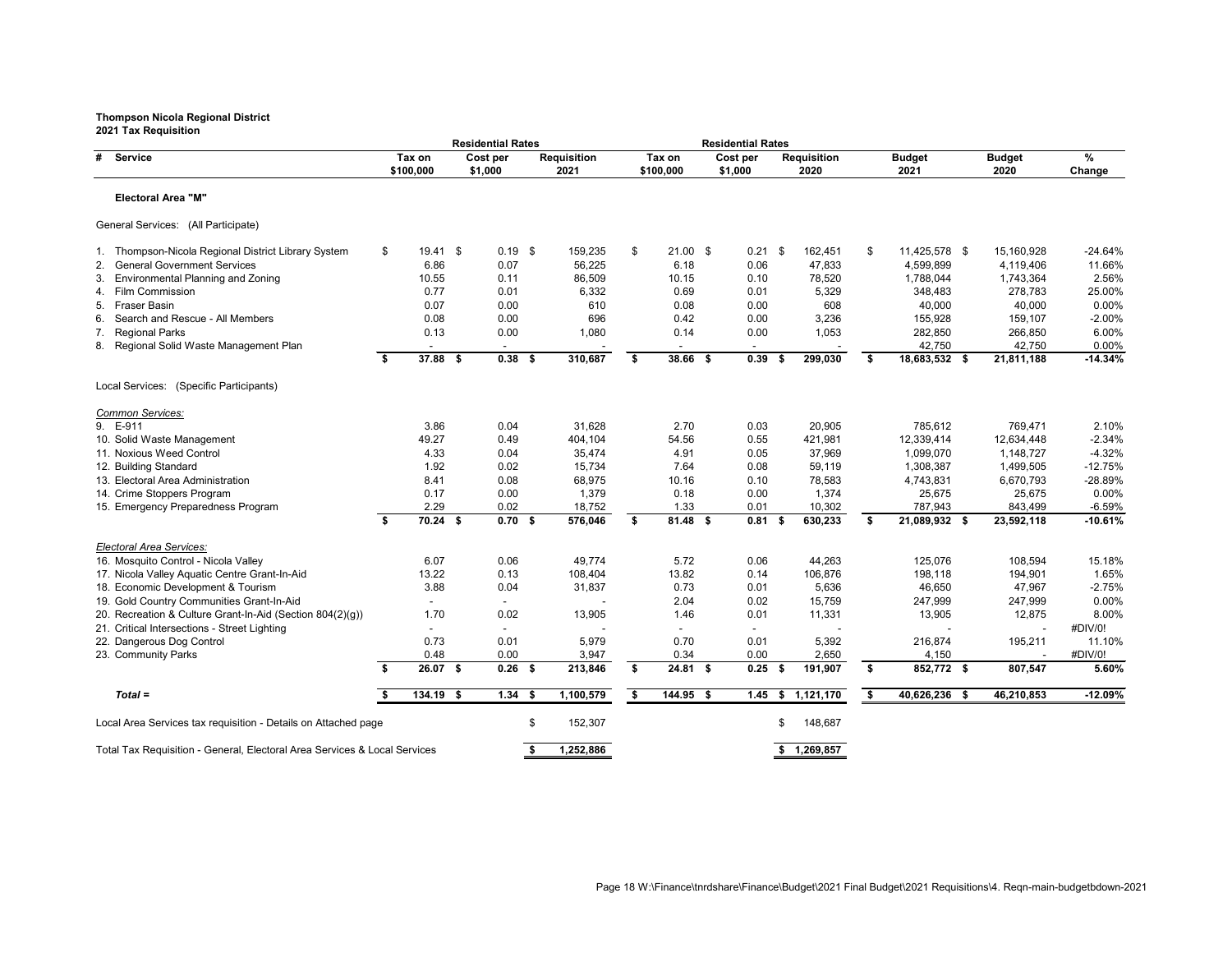|    |                                                                           |    |                     | <b>Residential Rates</b> |     |                            |      |                     | <b>Residential Rates</b> |     |                            |     |                       |                       |                |
|----|---------------------------------------------------------------------------|----|---------------------|--------------------------|-----|----------------------------|------|---------------------|--------------------------|-----|----------------------------|-----|-----------------------|-----------------------|----------------|
| #  | <b>Service</b>                                                            |    | Tax on<br>\$100,000 | Cost per<br>\$1,000      |     | <b>Requisition</b><br>2021 |      | Tax on<br>\$100,000 | Cost per<br>\$1,000      |     | <b>Requisition</b><br>2020 |     | <b>Budget</b><br>2021 | <b>Budget</b><br>2020 | $\%$<br>Change |
|    | <b>Electoral Area "N"</b>                                                 |    |                     |                          |     |                            |      |                     |                          |     |                            |     |                       |                       |                |
|    | General Services: (All Participate)                                       |    |                     |                          |     |                            |      |                     |                          |     |                            |     |                       |                       |                |
|    | Thompson-Nicola Regional District Library System                          | \$ | $19.62$ \$          | $0.20$ \$                |     | 131,623                    | \$   | $21.25$ \$          | $0.21$ \$                |     | 133,800                    | \$  | 11,425,578 \$         | 15,160,928            | -24.64%        |
| 2. | <b>General Government Services</b>                                        |    | 6.94                | 0.07                     |     | 46,526                     |      | 6.26                | 0.06                     |     | 39,397                     |     | 4,599,899             | 4,119,406             | 11.66%         |
|    | <b>Environmental Planning and Zoning</b>                                  |    | 10.67               | 0.11                     |     | 71,591                     |      | 10.27               | 0.10                     |     | 64,672                     |     | 1,788,044             | 1,743,364             | 2.56%          |
|    | 4. Film Commission                                                        |    | 0.78                | 0.01                     |     | 5,240                      |      | 0.70                | 0.01                     |     | 4,389                      |     | 348,483               | 278,783               | 25.00%         |
|    | 5. Fraser Basin                                                           |    | 0.08                | 0.00                     |     | 505                        |      | 0.08                | 0.00                     |     | 501                        |     | 40,000                | 40,000                | 0.00%          |
| 6. | Search and Rescue - All Members                                           |    | 0.09                | 0.00                     |     | 576                        |      | 0.42                | 0.00                     |     | 2,665                      |     | 155,928               | 159,107               | $-2.00%$       |
| 7. | <b>Regional Parks</b>                                                     |    | 0.13                | 0.00                     |     | 894                        |      | 0.14                | 0.00                     |     | 868                        |     | 282,850               | 266,850               | 6.00%          |
|    | 8. Regional Solid Waste Management Plan                                   |    |                     |                          |     |                            |      |                     |                          |     |                            |     | 42,750                | 42,750                | 0.00%          |
|    |                                                                           | \$ | 38.31 \$            | $0.38$ \$                |     | 256,955                    | \$   | $39.12$ \$          | 0.39                     |     | 246,292                    | -\$ | 18,683,532 \$         | 21,811,188            | $-14.34%$      |
|    | Local Services: (Specific Participants)                                   |    |                     |                          |     |                            |      |                     |                          |     |                            |     |                       |                       |                |
|    | Common Services:                                                          |    |                     |                          |     |                            |      |                     |                          |     |                            |     |                       |                       |                |
|    | 9. E-911                                                                  |    | 3.90                | 0.04                     |     | 26,174                     |      | 2.73                | 0.03                     |     | 17,218                     |     | 785,612               | 769,471               | 2.10%          |
|    | 10. Solid Waste Management                                                |    | 49.80               | 0.50                     |     | 334,023                    |      | 55.20               | 0.55                     |     | 347,557                    |     | 12,339,414            | 12,634,448            | $-2.34%$       |
|    | 11. Noxious Weed Control                                                  |    | 4.38                | 0.04                     |     | 29,359                     |      | 4.97                | 0.05                     |     | 31,270                     |     | 1,099,070             | 1,148,727             | $-4.32%$       |
|    | 12. Building Standard                                                     |    | 1.94                | 0.02                     |     | 13,022                     |      | 7.73                | 0.08                     |     | 48,690                     |     | 1,308,387             | 1,499,505             | $-12.75%$      |
|    | 13. Electoral Area Administration                                         |    | 8.51                | 0.09                     |     | 57,085                     |      | 10.28               | 0.10                     |     | 64,721                     |     | 4,743,831             | 6,670,793             | -28.89%        |
|    | 14. Crime Stoppers Program                                                |    | 0.17                | 0.00                     |     | 1,141                      |      | 0.18                | 0.00                     |     | 1,132                      |     | 25,675                | 25,675                | 0.00%          |
|    | 15. Emergency Preparedness Program                                        |    | 2.31                | 0.02                     |     | 15,518                     |      | 1.35                | 0.01                     |     | 8,485                      |     | 787,943               | 843,499               | $-6.59%$       |
|    |                                                                           | \$ | $71.01$ \$          | $0.71$ \$                |     | 476,322                    | \$   | 82.44 \$            | $0.82$ \$                |     | 519,073                    | \$  | 21,089,932 \$         | 23,592,118            | $-10.61%$      |
|    | <b>Electoral Area Services:</b>                                           |    |                     |                          |     |                            |      |                     |                          |     |                            |     |                       |                       |                |
|    | 16. Mosquito Control - Nicola Valley                                      |    | 5.02                | 0.05                     |     | 41,192                     |      | 4.71                | 0.05                     |     | 36,457                     |     | 125,076               | 108,594               | 15.18%         |
|    | 17. Nicola Valley Aquatic Centre Grant-In-Aid                             |    | 13.38               | 0.13                     |     | 89,714                     |      | 13.98               | 0.14                     |     | 88,025                     |     | 198,118               | 194,901               | 1.65%          |
|    | 18. Recreation & Culture Grant-In-Aid (Section 804(2)(g))                 |    | 2.07                | 0.02                     |     | 13,905                     |      | 1.98                | 0.02                     |     | 12,440                     |     | 13,905                | 12,875                | 8.00%          |
|    | 19. Economic Development & Tourism                                        |    | 4.61                | 0.05                     |     | 30,890                     |      | 0.21                | 0.00                     |     | 1,291                      |     | 46,623                | 47,475                | $-1.79%$       |
|    | 20. Gold Country Communities Grant-In-Aid                                 |    |                     |                          |     |                            |      | 2.06                | 0.02                     |     | 12,980                     |     | 247,999               | 247,999               | $0.00\%$       |
|    | 21. Critical Intersections - Street Lighting                              |    |                     |                          |     |                            |      |                     |                          |     |                            |     |                       |                       | #DIV/0!        |
|    | 22. Dangerous Dog Control                                                 |    | 0.74                | 0.01                     |     | 4,947                      |      | 0.71                | 0.01                     |     | 4,441                      |     | 216,874               | 195,211               | 11.10%         |
|    | 23. Alternative Waste Collection                                          |    | 3.26                | 0.03                     |     | 21,892                     |      | 4.76                | 0.05                     |     | 29,988                     |     | 28,602                | 26,393                | 8.37%          |
|    | 24. Community Park                                                        |    | 0.02                | 0.00                     |     | 162                        |      | 0.03                | 0.00                     |     | 165                        |     | 4,112                 | 4,165                 | $-1.27%$       |
|    |                                                                           | S. | $29.10$ \$          | $0.29$ \$                |     | 202,702                    | \$   | $28.44$ \$          | $0.28$ \$                |     | 185,787                    | \$  | 881,309 \$            | 837,613               | 5.22%          |
|    | $Total =$                                                                 |    | $138.42$ \$         | $1.40$ \$                |     | 935,979                    | - \$ | 150.00 \$           | 1.51                     | - 5 | 951,152                    | - 5 | 40,654,773 \$         | 46,240,919            | $-12.08%$      |
|    | Local Area Services tax requisition - Details on Attached page            |    |                     |                          | \$. | 138,818                    |      |                     |                          | S   | 136,031                    |     |                       |                       |                |
|    | Total Tax Requisition - General, Electoral Area Services & Local Services |    |                     |                          |     | 1,074,797                  |      |                     |                          |     | \$1,087,182                |     |                       |                       |                |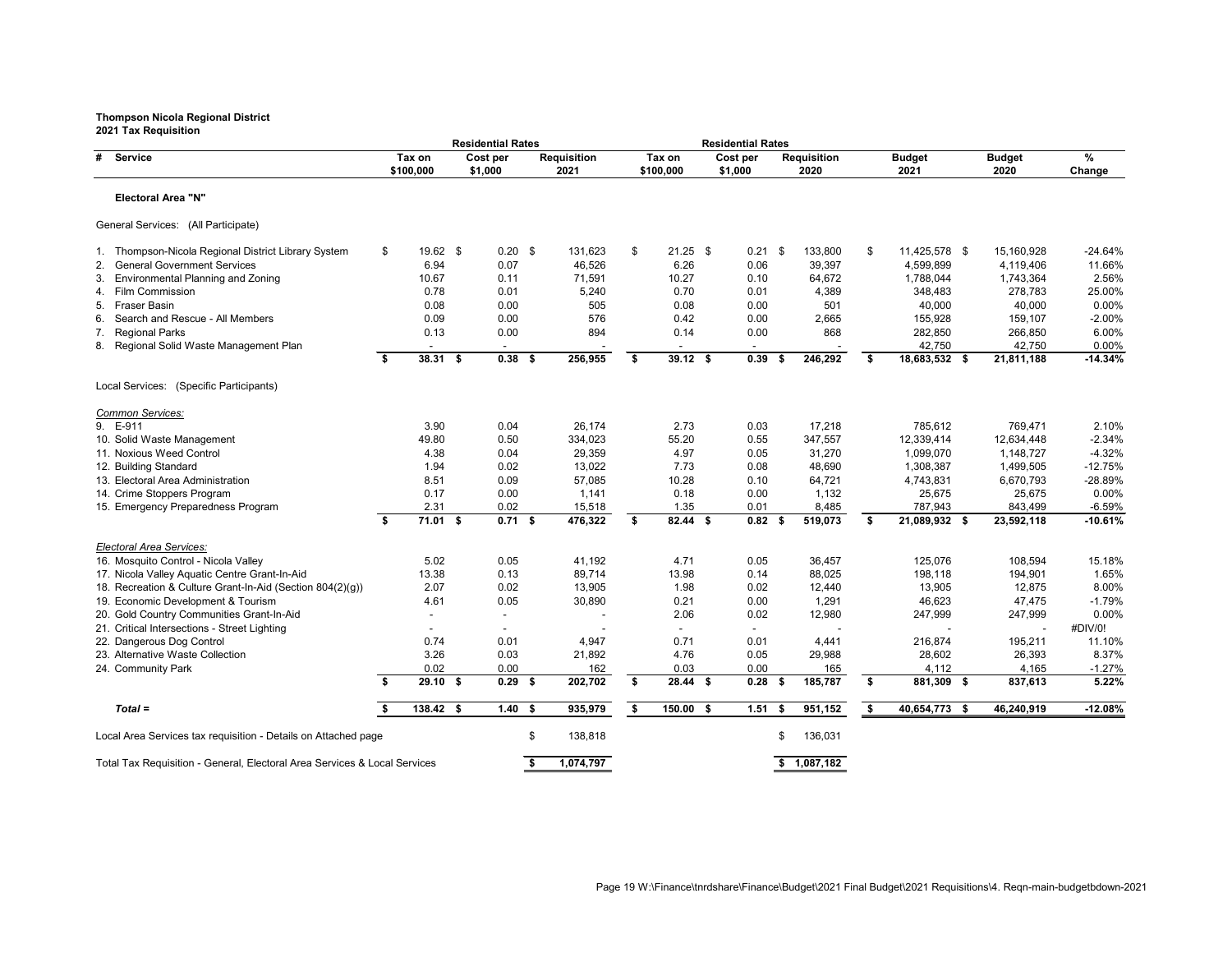|                                                                           |    |             | <b>Residential Rates</b> |                    |    |            | <b>Residential Rates</b> |                   |      |                    |    |               |               |                 |
|---------------------------------------------------------------------------|----|-------------|--------------------------|--------------------|----|------------|--------------------------|-------------------|------|--------------------|----|---------------|---------------|-----------------|
| # Service                                                                 |    | Tax on      | Cost per                 | <b>Requisition</b> |    | Tax on     | Cost per                 |                   |      | <b>Requisition</b> |    | <b>Budget</b> | <b>Budget</b> | $\overline{\%}$ |
|                                                                           |    | \$100,000   | \$1,000                  | 2021               |    | \$100,000  | \$1,000                  |                   |      | 2020               |    | 2021          | 2020          | Change          |
| <b>Electoral Area "O"</b>                                                 |    |             |                          |                    |    |            |                          |                   |      |                    |    |               |               |                 |
| General Services: (All Participate)                                       |    |             |                          |                    |    |            |                          |                   |      |                    |    |               |               |                 |
| 1. Thompson-Nicola Regional District Library System                       | \$ | 18.46 \$    | $0.18$ \$                | 115,977            | \$ | $20.02$ \$ |                          | $0.20$ \$         |      | 117,789            | \$ | 11,425,578 \$ | 15,160,928    | -24.64%         |
| <b>General Government Services</b><br>2.                                  |    | 6.52        | 0.07                     | 40,977             |    | 5.90       |                          | 0.06              |      | 34,687             |    | 4,599,899     | 4,119,406     | 11.66%          |
| 3. Environmental Planning and Zoning                                      |    | 10.04       | 0.10                     | 63,053             |    | 9.68       |                          | 0.10              |      | 56,935             |    | 1,788,044     | 1,743,364     | 2.56%           |
| 4. Film Commission                                                        |    | 0.73        | 0.01                     | 4,615              |    | 0.66       |                          | 0.01              |      | 3,864              |    | 348,483       | 278,783       | 25.00%          |
| Fraser Basin<br>5.                                                        |    | 0.07        | 0.00                     | 445                |    | 0.07       |                          | 0.00              |      | 441                |    | 40,000        | 40,000        | 0.00%           |
| Search and Rescue - All Members<br>6.                                     |    | 0.08        | 0.00                     | 507                |    | 0.40       |                          | 0.00              |      | 2,347              |    | 155,928       | 159,107       | $-2.00%$        |
| <b>Regional Parks</b><br>7.                                               |    | 0.13        | 0.00                     | 787                |    | 0.13       |                          | 0.00              |      | 764                |    | 282,850       | 266,850       | 6.00%           |
| 8. Regional Solid Waste Management Plan                                   |    |             |                          |                    |    |            |                          |                   |      |                    |    | 42,750        | 42,750        | 0.00%           |
|                                                                           | \$ | $36.03$ \$  | $0.36$ \$                | 226,361            | \$ | 36.86 \$   |                          | 0.37              | - \$ | 216,827            | \$ | 18,683,532 \$ | 21,811,188    | $-14.34%$       |
| Local Services: (Specific Participants)                                   |    |             |                          |                    |    |            |                          |                   |      |                    |    |               |               |                 |
| Common Services:                                                          |    |             |                          |                    |    |            |                          |                   |      |                    |    |               |               |                 |
| 9. E-911                                                                  |    | 3.67        | 0.04                     | 23,053             |    | 2.58       |                          | 0.03              |      | 15,157             |    | 785,612       | 769,471       | 2.10%           |
| 10. Solid Waste Management                                                |    | 46.85       | 0.47                     | 294,317            |    | 52.01      |                          | 0.52              |      | 305,967            |    | 12,339,414    | 12,634,448    | $-2.34%$        |
| 11. Noxious Weed Control                                                  |    | 4.12        | 0.04                     | 25,859             |    | 4.68       |                          | 0.05              |      | 27,530             |    | 1,099,070     | 1,148,727     | $-4.32%$        |
| 12. Building Standard                                                     |    | 1.83        | 0.02                     | 11,470             |    | 7.29       |                          | 0.07              |      | 42,866             |    | 1,308,387     | 1,499,505     | $-12.75%$       |
| 13. Electoral Area Administration                                         |    | 8.00        | 0.08                     | 50,280             |    | 9.69       |                          | 0.10              |      | 56,979             |    | 4,743,831     | 6,670,793     | -28.89%         |
| 14. Crime Stoppers Program                                                |    | 0.16        | 0.00                     | 1,005              |    | 0.17       |                          | 0.00              |      | 996                |    | 25,675        | 25,675        | 0.00%           |
| 15. Emergency Preparedness Program                                        |    | 2.18        | 0.02                     | 13,668             |    | 1.27       |                          | 0.01              |      | 7,470              |    | 787,943       | 843,499       | $-6.59%$        |
|                                                                           | \$ | $66.80$ \$  | $0.67$ \$                | 419,652            | \$ | 77.68 \$   |                          | 0.78              | - \$ | 456,965            | Ŝ. | 21,089,932 \$ | 23,592,118    | $-10.61%$       |
| Electoral Area Services:                                                  |    |             |                          |                    |    |            |                          |                   |      |                    |    |               |               |                 |
| 16. Mosquito Control - North                                              |    | 10.39       | 0.10                     | 65,296             |    | 10.44      |                          | 0.10              |      | 61,429             |    | 146,384       | 135,369       | 8.14%           |
| 17. Television                                                            |    |             |                          |                    |    | $\sim$     |                          |                   |      |                    |    |               |               | #DIV/0!         |
| 18. Cemeteries                                                            |    | 0.89        | 0.01                     | 5,618              |    | 0.83       |                          | 0.01              |      | 4,860              |    | 22,138        | 27,501        | $-19.50%$       |
| 19. Search and Rescue Grants-in-aid                                       |    | 1.11        | 0.01                     | 6,965              |    | 1.19       |                          | 0.01              |      | 7,009              |    | 19,570        | 19,570        | 0.00%           |
| 20. Community Parks                                                       |    | 0.95        | 0.01                     | 5,969              |    | 0.85       |                          | 0.01              |      | 4,986              |    | 183,759       | 13,720        | 1239.35%        |
| 21. Septage Disposal Service                                              |    |             |                          |                    |    |            |                          |                   |      |                    |    |               |               | #DIV/0!         |
| 22. Recreation & Culture Grant-In-Aid (Section 804(2)(g))                 |    | 0.84        | 0.01                     | 5,255              |    | 1.20       |                          | 0.01              |      | 7,075              |    | 13,905        | 12,875        | 8.00%           |
| 23. Economic Development & Tourism                                        |    | 0.02        | 0.00                     | 150                |    | 0.03       |                          | 0.00              |      | 150                |    | 116,193       | 74,376        | 56.22%          |
| 24. Critical Intersections - Street Lighting                              |    |             |                          |                    |    |            |                          |                   |      |                    |    |               |               | #DIV/0!         |
| 25. Dangerous Dog                                                         |    | 0.69        | 0.01                     | 4,357              |    | 0.66       |                          | 0.01              |      | 3,909              |    | 216,874       | 195,211       | 11.10%          |
|                                                                           | Ŝ. | $14.90$ \$  | $0.15$ \$                | 93,610             | \$ | $15.20$ \$ |                          | $0.15$ \$         |      | 89,418             | \$ | 718,823 \$    | 279,242       | 157.42%         |
| $Total =$                                                                 |    | $117.74$ \$ | $1.18$ \$                | 739,623            | S. | 129.74 \$  |                          | 1.30 <sup>5</sup> |      | 763,210            | \$ | 40,492,287 \$ | 38,125,016    | 6.21%           |
| Local Area Services tax requisition - Details on Attached page            |    |             |                          | 212,348<br>S       |    |            |                          |                   |      | 213,253            |    |               |               |                 |
| Total Tax Requisition - General, Electoral Area Services & Local Services |    |             |                          | 951,971            |    |            |                          |                   |      | 976,463            |    |               |               |                 |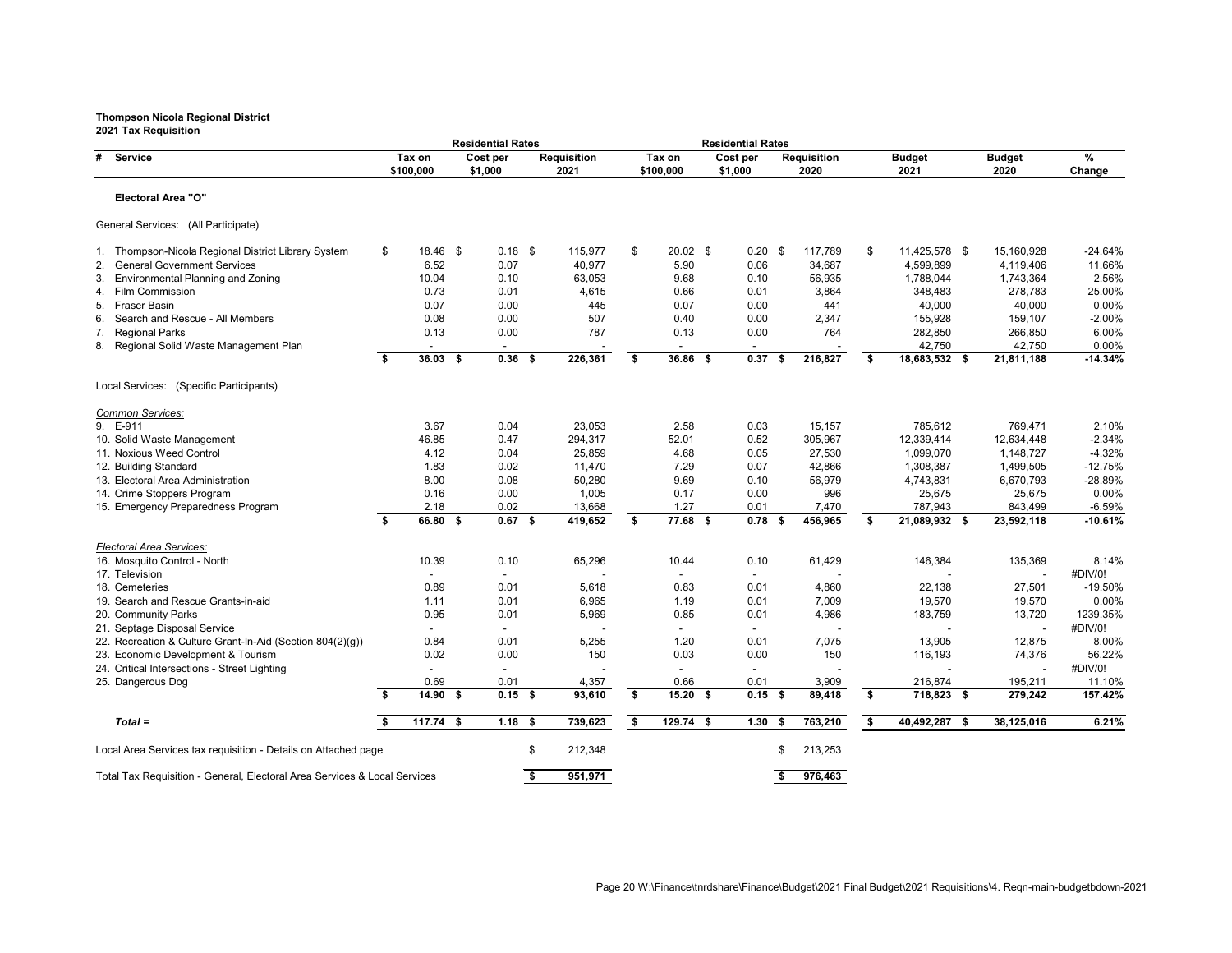|                                                                           |                     | <b>Residential Rates</b> |                            |                     | <b>Residential Rates</b> |     |                            |    |                       |                       |             |
|---------------------------------------------------------------------------|---------------------|--------------------------|----------------------------|---------------------|--------------------------|-----|----------------------------|----|-----------------------|-----------------------|-------------|
| <b>Service</b><br>#                                                       | Tax on<br>\$100,000 | Cost per<br>\$1,000      | <b>Requisition</b><br>2021 | Tax on<br>\$100,000 | Cost per<br>\$1,000      |     | <b>Requisition</b><br>2020 |    | <b>Budget</b><br>2021 | <b>Budget</b><br>2020 | %<br>Change |
| <b>Electoral Area "P"</b>                                                 |                     |                          |                            |                     |                          |     |                            |    |                       |                       |             |
| General Services: (All Participate)                                       |                     |                          |                            |                     |                          |     |                            |    |                       |                       |             |
| 1. Thompson-Nicola Regional District Library System                       | \$<br>$18.42$ \$    | $0.18$ \$                | 215,572                    | \$<br>$20.02$ \$    | $0.20$ \$                |     | 218,532                    | \$ | 11,425,578 \$         | 15,160,928            | $-24.64%$   |
| <b>General Government Services</b>                                        | 6.53                | 0.07                     | 76,382                     | 5.90                | 0.06                     |     | 64,359                     |    | 4,599,899             | 4,119,406             | 11.66%      |
| <b>Environmental Planning and Zoning</b><br>3.                            | 10.04               | 0.10                     | 117,496                    | 9.68                | 0.10                     |     | 105,653                    |    | 1,788,044             | 1,743,364             | 2.56%       |
| 4. Film Commission                                                        | 0.73                | 0.01                     | 8,600                      | 0.66                | 0.01                     |     | 7,169                      |    | 348,483               | 278,783               | 25.00%      |
| Fraser Basin<br>5.                                                        | 0.07                | 0.00                     | 828                        | 0.08                | 0.00                     |     | 819                        |    | 40,000                | 40,000                | 0.00%       |
| Search and Rescue - All Members<br>6.                                     | 0.08                | 0.00                     | 947                        | 0.40                | 0.00                     |     | 4,354                      |    | 155,928               | 159,107               | $-2.00%$    |
| 7. Regional Parks                                                         | 0.13                | 0.00                     | 1,467                      | 0.13                | 0.00                     |     | 1,417                      |    | 282,850               | 266,850               | 6.00%       |
| 8. Regional Solid Waste Management Plan                                   |                     |                          |                            |                     |                          |     |                            |    | 42,750                | 42,750                | 0.00%       |
|                                                                           | \$<br>$36.00$ \$    | $0.36$ \$                | 421,291                    | \$<br>36.86 \$      | 0.37                     | - 5 | 402,303                    | \$ | 18,683,532 \$         | 21,811,188            | $-14.34%$   |
| Local Services: (Specific Participants)                                   |                     |                          |                            |                     |                          |     |                            |    |                       |                       |             |
| Common Services:                                                          |                     |                          |                            |                     |                          |     |                            |    |                       |                       |             |
| 9. E-911                                                                  | 3.67                | 0.04                     | 42,948                     | 2.58                | 0.03                     |     | 28,123                     |    | 785,612               | 769,471               | 2.10%       |
| 10. Solid Waste Management                                                | 46.74               | 0.47                     | 547,029                    | 52.01               | 0.52                     |     | 567,657                    |    | 12,339,414            | 12,634,448            | $-2.34%$    |
| 11. Noxious Weed Control                                                  | 4.12                | 0.04                     | 48,177                     | 4.68                | 0.05                     |     | 51,075                     |    | 1,099,070             | 1,148,727             | $-4.32%$    |
| 12. Building Standard                                                     | 1.83                | 0.02                     | 21,369                     | 7.29                | 0.07                     |     | 79,526                     |    | 1,308,387             | 1,499,505             | $-12.75%$   |
| 13. Electoral Area Administration                                         | 8.00                | 0.08                     | 93,674                     | 9.69                | 0.10                     |     | 105,707                    |    | 4,743,831             | 6,670,793             | -28.89%     |
| 14. Crime Stoppers Program                                                | 0.16                | 0.00                     | 1,872                      | 0.17                | 0.00                     |     | 1,848                      |    | 25,675                | 25,675                | 0.00%       |
| 15. Emergency Preparedness Program                                        | 2.18                | 0.02                     | 25,468                     | 1.27                | 0.01                     |     | 13,860                     |    | 787,943               | 843,499               | $-6.59%$    |
|                                                                           | \$<br>66.70 \$      | $0.67$ \$                | 780,537                    | \$<br>77.68 \$      | $0.78$ \$                |     | 847,796                    | -S | 21,089,932 \$         | 23,592,118            | $-10.61%$   |
| <b>Electoral Area Services:</b>                                           |                     |                          |                            |                     |                          |     |                            |    |                       |                       |             |
| 16. Recreation & Culture Grant-In-Aid (Section 804(2)(g))                 | 0.68                | 0.01                     | 7,946                      | 0.80                | 0.01                     |     | 8,729                      |    | 13,905                | 12,875                | 8.00%       |
| 17. Economic Development & Tourism                                        | 0.23                | 0.00                     | 2,693                      | 0.66                | 0.01                     |     | 7,175                      |    | 10,150                | 12,150                | $-16.46%$   |
| 18. Critical Intersections - Street Lighting                              |                     |                          |                            |                     |                          |     |                            |    |                       |                       | #DIV/0!     |
| 19. Alternative Waste Collection                                          | 2.91                | 0.03                     | 34,020                     | 3.19                | 0.03                     |     | 34,795                     |    | 37,403                | 42,761                | $-12.53%$   |
| 20. Dangerous Dog Control                                                 | 1.82                | 0.02                     | 21,302                     | 1.76                | 0.02                     |     | 19,193                     |    | 216,874               | 195,211               | 11.10%      |
|                                                                           | \$<br>$5.64$ \$     | $0.06$ \$                | 65,961                     | \$<br>6.40%         | $0.06$ \$                |     | 69,892                     | \$ | 278,332 \$            | 262,997               | 5.83%       |
| $Total =$                                                                 | $108.33$ \$         | $1.08$ \$                | 1,267,789                  | \$<br>$120.94$ \$   |                          |     | 1.21 \$ 1,319,991          | \$ | 40,051,796 \$         | 45,666,303            | $-12.29%$   |
| Local Area Services tax requisition - Details on Attached page            |                     |                          | \$<br>447,557              |                     |                          | \$. | 468,776                    |    |                       |                       |             |
| Total Tax Requisition - General, Electoral Area Services & Local Services |                     |                          | 1,715,346                  |                     |                          |     | \$1,788,767                |    |                       |                       |             |
|                                                                           |                     |                          |                            |                     |                          |     |                            |    |                       |                       |             |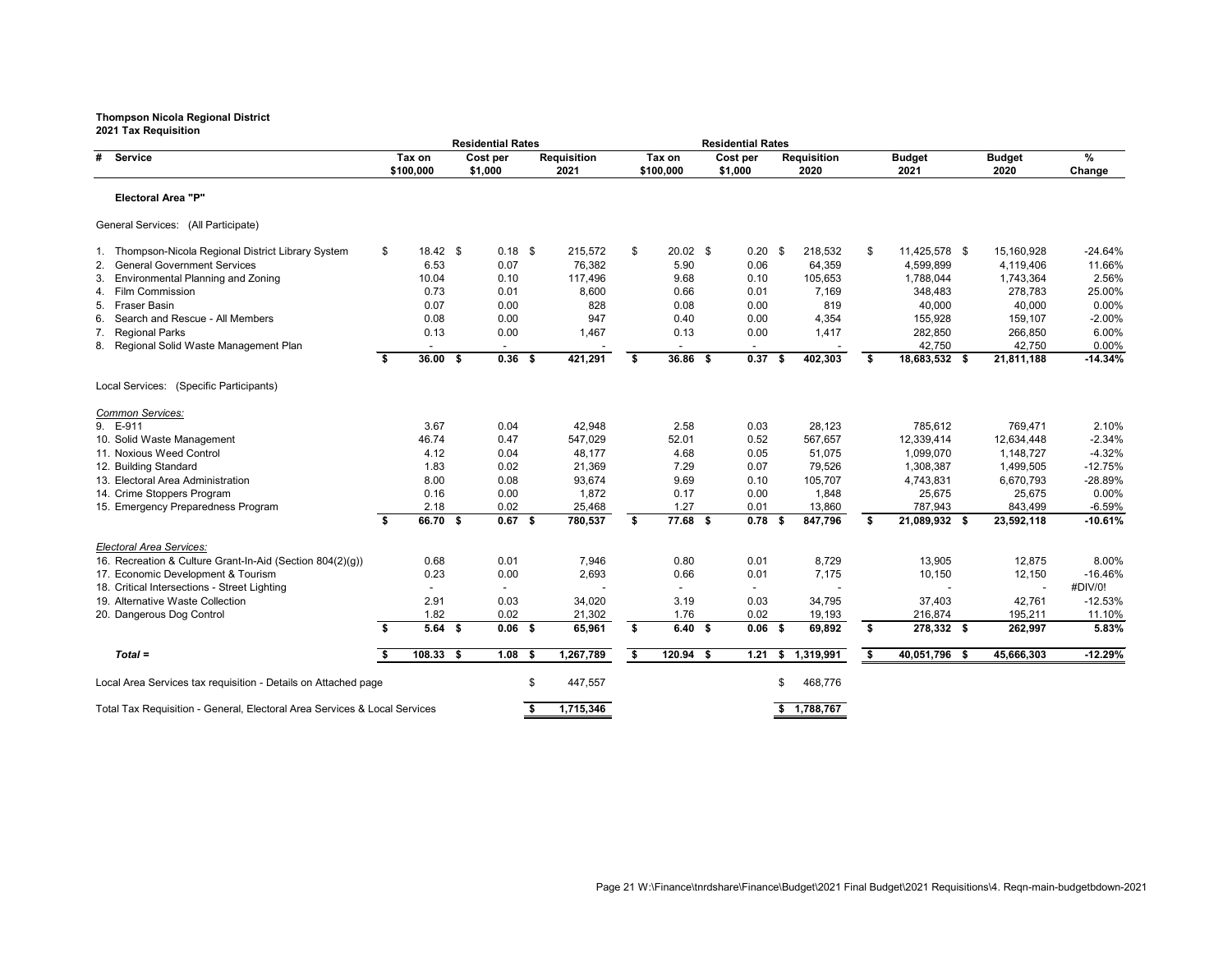|   |                        |                                                                     | <b>Residential Rates</b> |           | <b>Residential Rates</b> |
|---|------------------------|---------------------------------------------------------------------|--------------------------|-----------|--------------------------|
| # | <b>Service</b>         | Location                                                            | <b>Requisition</b>       |           | <b>Requisition</b>       |
|   |                        |                                                                     | 2021                     |           | 2020                     |
|   |                        | Services in Vavenby local improvement Area of Clearwater Boundaries |                          |           |                          |
|   | Vavenby Fire Dept      |                                                                     |                          | 26,180    | 25,093                   |
|   | Vavenby Community hall |                                                                     |                          | 8,269     | 7,589                    |
|   | Vavenby Water system   |                                                                     |                          | 330       | 330                      |
|   | $Total =$              |                                                                     |                          | 34,779 \$ | 33,012                   |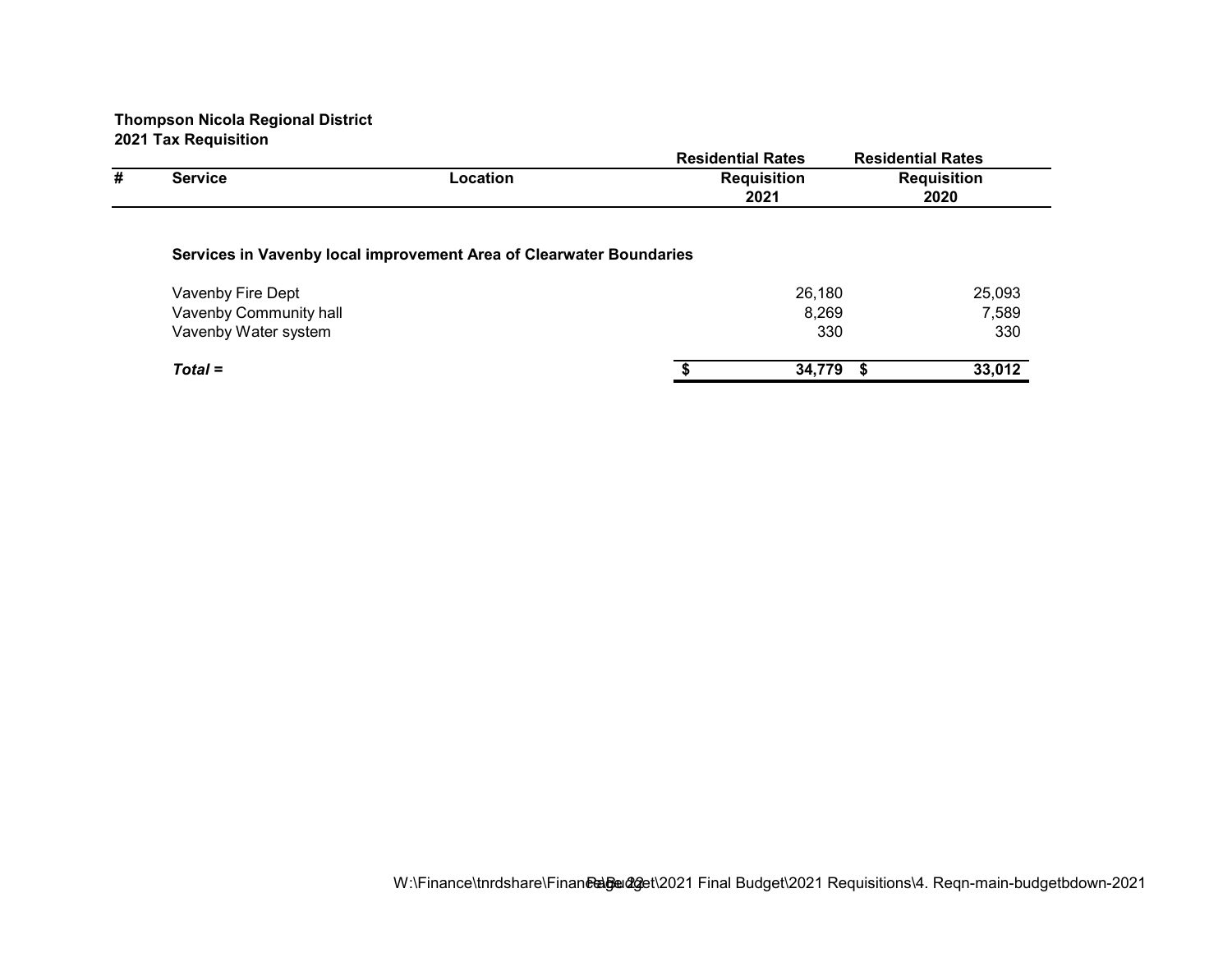|     |                                 |                                     | <b>Residential Rates</b>   |     | <b>Residential Rates</b>   |
|-----|---------------------------------|-------------------------------------|----------------------------|-----|----------------------------|
| #   | <b>Service</b>                  | Location                            | <b>Requisition</b><br>2021 |     | <b>Requisition</b><br>2020 |
|     | <b>Electoral Area "A"</b>       |                                     |                            |     |                            |
| 1.  | North Thompson Sportsplex       | - Most of Area "A"                  | \$<br>146,691              | -\$ | 174,801                    |
| 2.  | Fire Protection - Blackpool     | Blackpool<br>$\sim$                 | 167,527                    |     | 156,326                    |
| 3.  | Fire Protection - Vavenby       | - Vavenby                           | 132,619                    |     | 138,210                    |
| 4.  | Septage Disposal Service        | All but Clearwater<br>$\sim$        |                            |     |                            |
| 5.  | <b>Vavenby Community Hall</b>   | - Vavenby                           | 32,573                     |     | 32,427                     |
| 6.  | <b>Transit Service</b>          | Clearwater                          | 40,139                     |     | 39,409                     |
| 7.  | Street Lighting - Vavenby       | - Vavenby                           | 10,408                     |     | 10,388                     |
| 8.  | <b>Upper Clearwater Hall</b>    | Clearwater                          | 5,000                      |     | 5,000                      |
| 9.  | Street Lighting- Blackpool      | Blackpool<br>$\blacksquare$         | 7,899                      |     | 6,170                      |
| 10. | Vavenby Waterworks              | Vavenby<br>$\overline{\phantom{0}}$ |                            |     |                            |
| 11. | Vavenby Waterworks              | - Vavenby                           | 38,977                     |     | 38,257                     |
| 12. | <b>Blackpool Community Hall</b> | Blackpool                           | 10,000                     |     | 10,000                     |
| 13. | <b>Valley Connector Service</b> |                                     | 2,332                      |     | 5,128                      |
|     | $Total =$                       |                                     | 594,165                    | \$  | 616,116                    |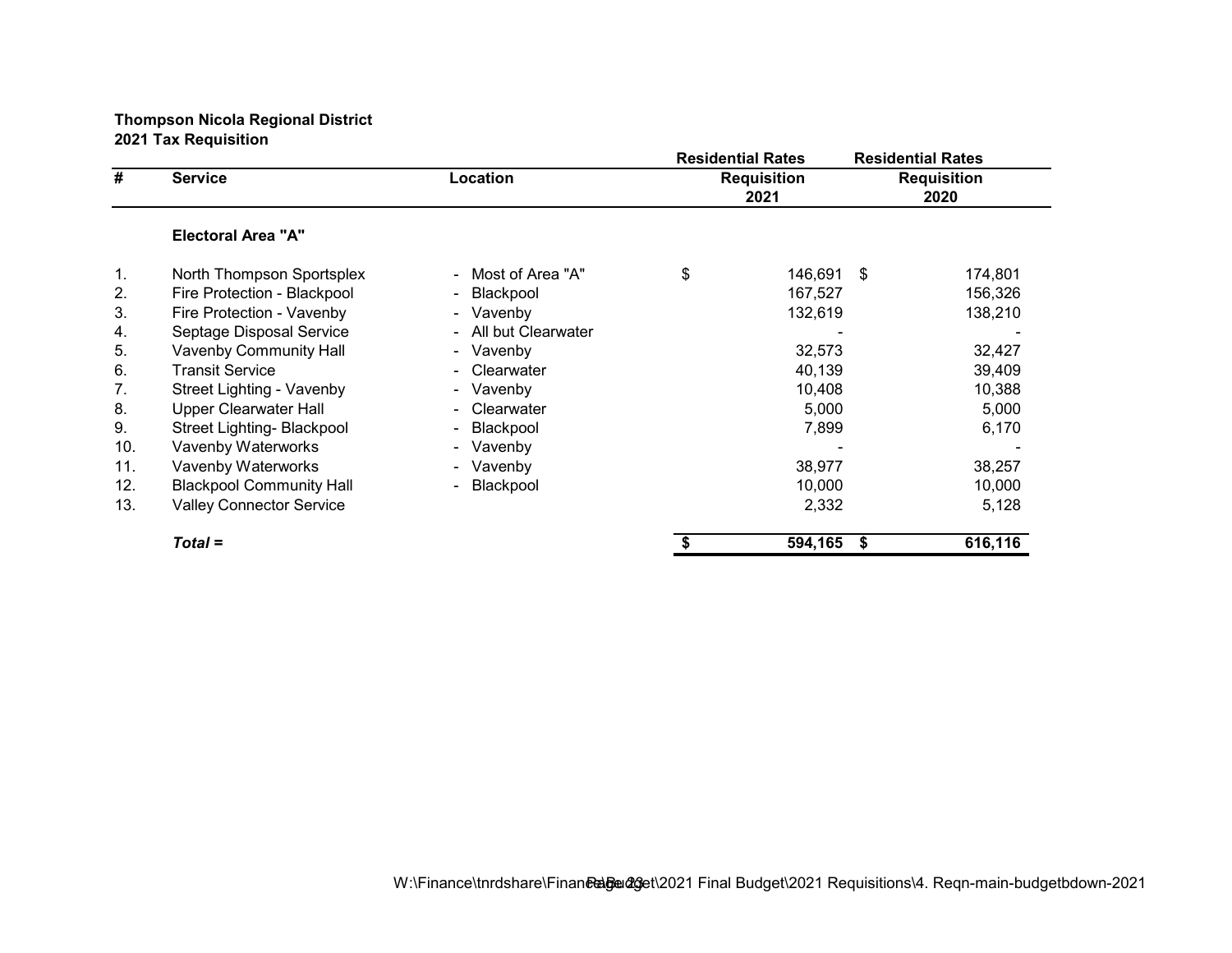|    |                              |              | <b>Residential Rates</b> | <b>Residential Rates</b> |
|----|------------------------------|--------------|--------------------------|--------------------------|
| #  | <b>Service</b>               | Location     | <b>Requisition</b>       | <b>Requisition</b>       |
|    |                              |              | 2021                     | 2020                     |
|    | <b>Electoral Area "B"</b>    |              |                          |                          |
| 1. | <b>Blue River Waterworks</b> | - Blue River | 32,400                   | 32,400                   |
| 2. | <b>Street Lighting</b>       | - Avola      | 9,679                    | 8,819                    |
|    | $Total =$                    |              | 42,079                   | 41,219                   |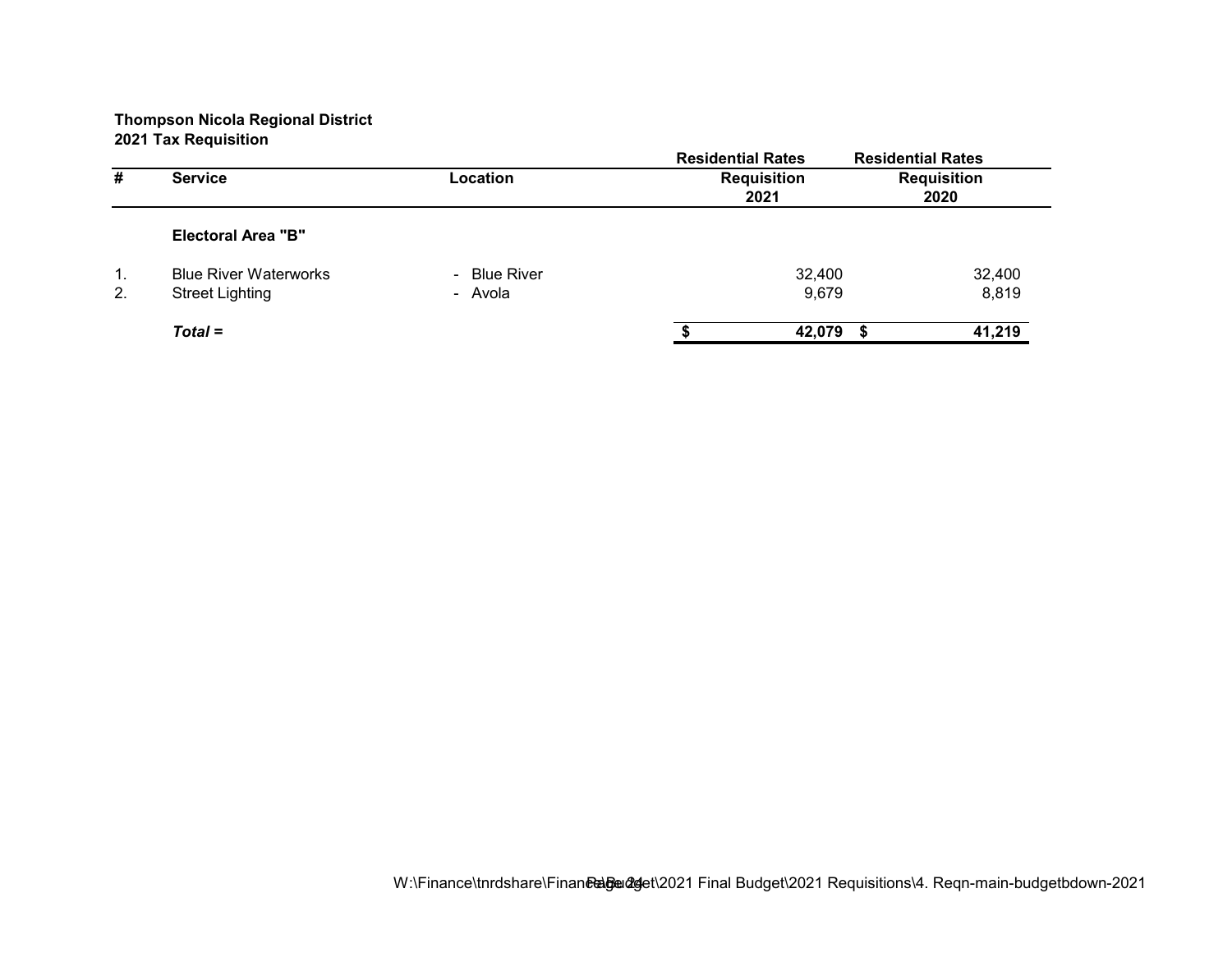|     |                              |                                     | <b>Residential Rates</b>   |         | <b>Residential Rates</b>   |
|-----|------------------------------|-------------------------------------|----------------------------|---------|----------------------------|
| #   | <b>Service</b>               | Location                            | <b>Requisition</b><br>2021 |         | <b>Requisition</b><br>2020 |
|     | <b>Electoral Area "E"</b>    |                                     |                            |         |                            |
| 1.  | Cemeteries                   | - Clinton                           |                            | 5,782   | 5,665                      |
| 2.  | Cemeteries                   | - Clinton                           |                            | 4,301   | 4,305                      |
| 3.  | Television                   | Clinton<br>$\sim$                   |                            |         |                            |
| 4.  | Television                   | Clinton<br>$\sim$                   |                            |         |                            |
| 5.  | Fire Protection Grant-In-Aid | Clinton<br>$\overline{\phantom{0}}$ |                            | 29,355  | 28,840                     |
| 6.  | <b>Fire Protection</b>       | - South Green Lake                  |                            | 113,751 | 114,380                    |
| 7.  | <b>Fire Protection</b>       | - South Green Lake                  |                            | 30,000  | 30,000                     |
| 8.  | <b>Fire Protection</b>       | - 70 Mile House                     |                            | 29,869  | 29,869                     |
| 9.  | <b>Fire Protection</b>       | - Loon Lake                         |                            | 131,745 | 135,221                    |
| 10. | Waterworks                   | - Loon Lake                         |                            | 9,360   | 9,360                      |
|     | $Total =$                    |                                     |                            | 354,163 | 357,640<br>-\$             |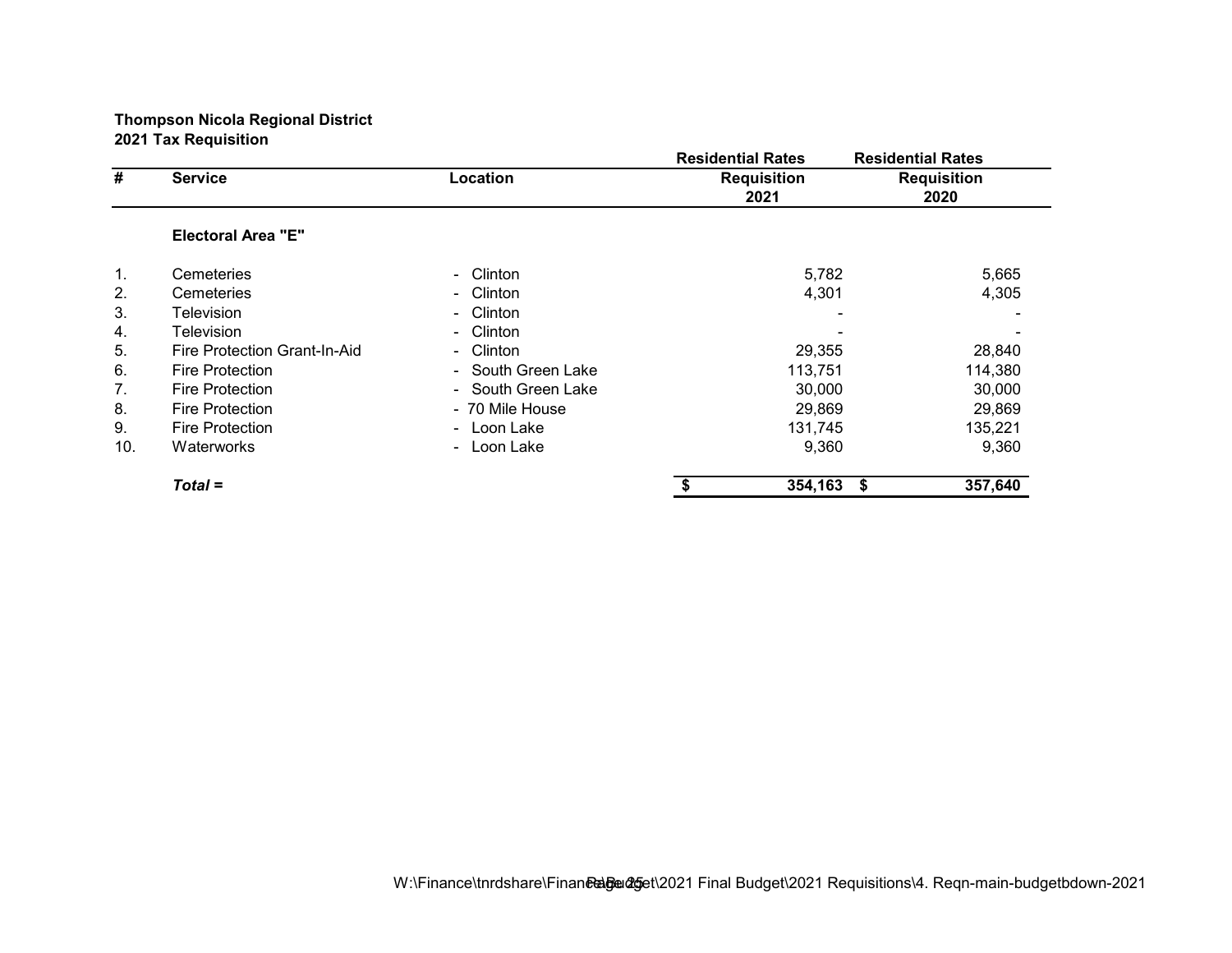|                |                                     |                     | <b>Residential Rates</b>   |         | <b>Residential Rates</b>   |
|----------------|-------------------------------------|---------------------|----------------------------|---------|----------------------------|
| #              | <b>Service</b>                      | Location            | <b>Requisition</b><br>2021 |         | <b>Requisition</b><br>2020 |
|                | <b>Electoral Area "I"</b>           |                     |                            |         |                            |
| $\mathbf{1}$ . | <b>Television</b>                   | - Lytton            |                            | 7,007   | 6,911                      |
| 2.             | <b>Television</b>                   | - Spences Bridge    |                            | 4.734   | 7,246                      |
| 3.             | <b>Fire Protection</b>              | - Ashcroft          |                            | 27,220  | 25,160                     |
| 4.             | Walhachin Waterworks                | Walhachin<br>$\sim$ |                            | 38,264  | 38,692                     |
| 5.             | Thompson River Watershed Manageme - | Ashcroft            |                            | 116     | 105                        |
| 6.             | Waterworks                          | - Spences Bridge    |                            | 74,660  | 74,660                     |
|                | $Total =$                           |                     |                            | 152,001 | 152,774<br>S               |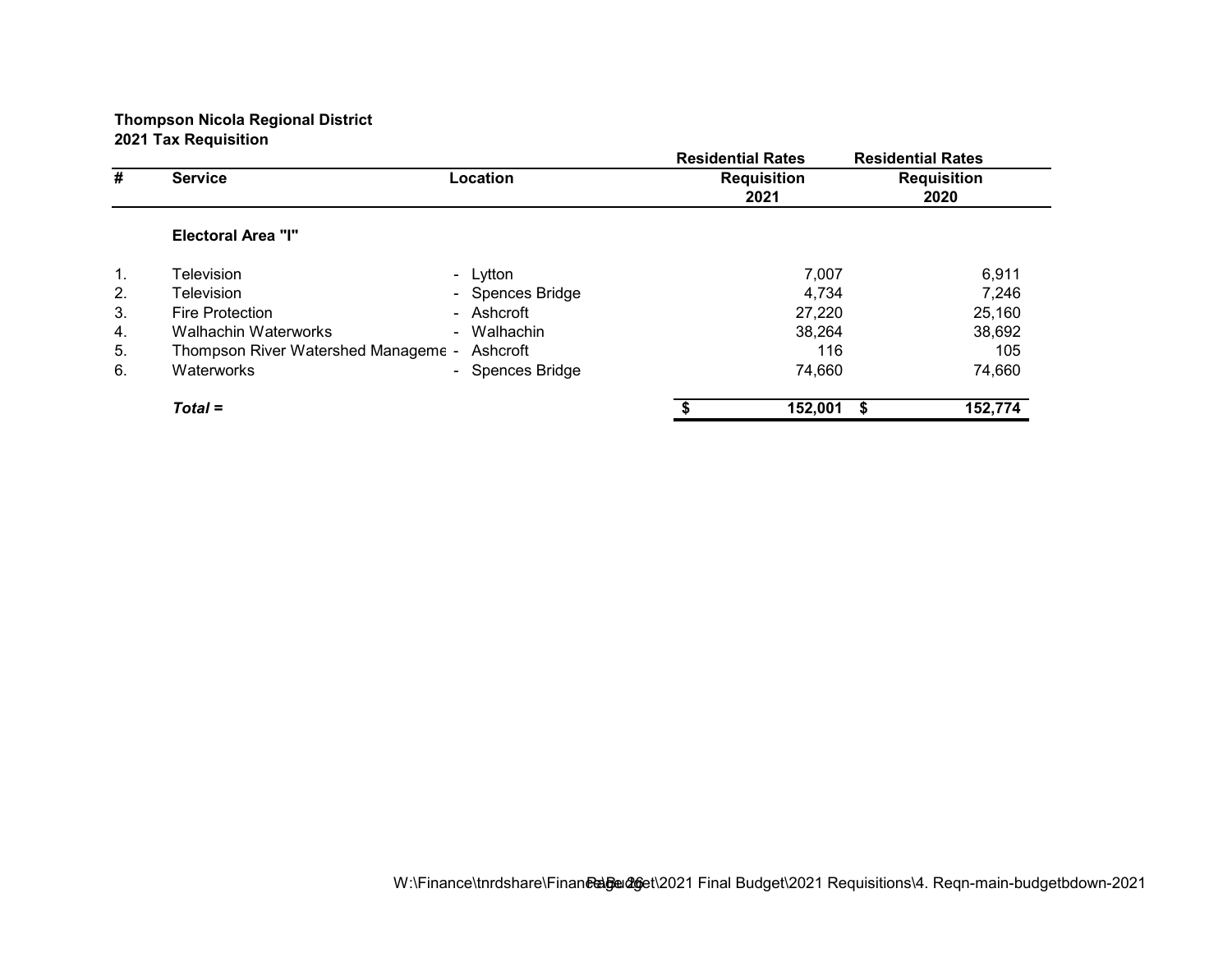|     |                           |                              | <b>Residential Rates</b>   |                 | <b>Residential Rates</b>   |
|-----|---------------------------|------------------------------|----------------------------|-----------------|----------------------------|
| #   | <b>Service</b>            | Location                     | <b>Requisition</b><br>2021 |                 | <b>Requisition</b><br>2020 |
|     | <b>Electoral Area "J"</b> |                              |                            |                 |                            |
| 1.  | <b>Television</b>         | - Mamit Lake                 |                            | 2,678           | 2,758                      |
| 2.  | Television                | - Savona                     |                            |                 |                            |
| 3.  | Savona Community Hall     | - Savona                     |                            | 19,220          | 19,220                     |
| 4.  | <b>Fire Protection</b>    | Mamit Lake<br>$\blacksquare$ |                            | 3.869           | 3.943                      |
| 5.  | <b>Community Parks</b>    | Tobiano<br>÷.                |                            | 154,500         | 154,500                    |
| 6.  | Street Lighting- Tobiano  | Mamit Lake<br>$\sim$         |                            | 3.070           | 2,862                      |
| 7.  | Fire Protection           | - Tobiano                    |                            | 270,150         | 290,043                    |
| 8.  | Hydro & Telephone         | - Paska/Face Lakes           |                            |                 |                            |
| 9.  | Thompson River Watershed  |                              |                            | 2,080           | 1,985                      |
| 10. | Waterworks                | - Savona                     |                            | 123,546         | 123,546                    |
|     | $Total =$                 |                              |                            | 579,113<br>- \$ | 598,857                    |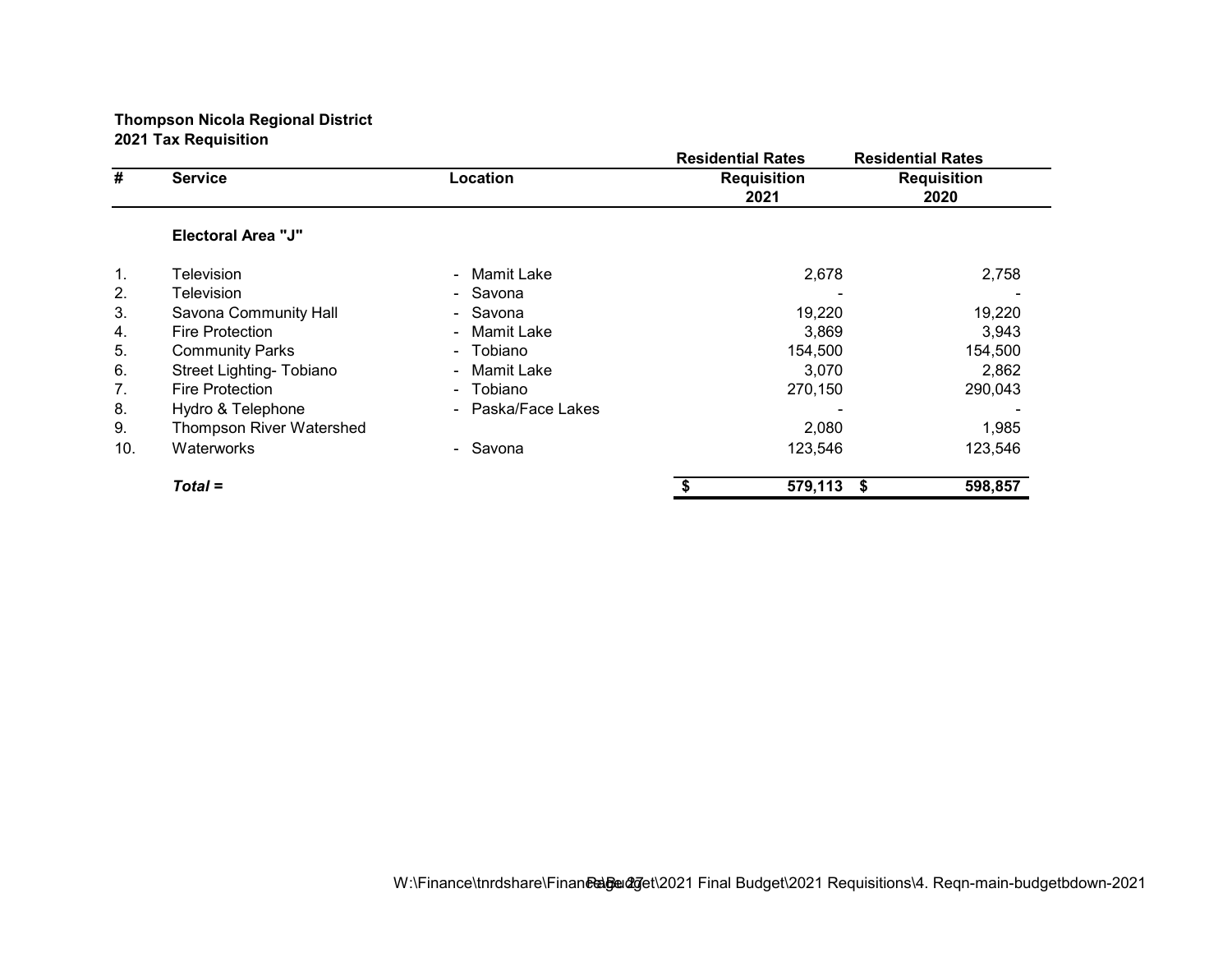|    |                                               |                                      | <b>Residential Rates</b>   | <b>Residential Rates</b>   |
|----|-----------------------------------------------|--------------------------------------|----------------------------|----------------------------|
| #  | <b>Service</b>                                | Location                             | <b>Requisition</b><br>2021 | <b>Requisition</b><br>2020 |
|    |                                               |                                      |                            |                            |
|    | Electoral Area "L"                            |                                      |                            |                            |
| 1. | Pritchard Community Hall Grant-In-Aid         | Pritchard (L&P - \$15,450)<br>$\sim$ | 7,725                      | 7,725                      |
| 2. | <b>Fire Protection</b>                        | - Pritchard (L&P - \$159,792)        | 79,896                     | 82,183                     |
| 3. | <b>VLA Flats Fire Protection Grant-In-Aid</b> | - VLA Flats                          | 15,450                     | 15,450                     |
| 4. | Del Oro Waterworks                            | - Del Oro                            | 8,955                      | 8,955                      |
| 5. | Westwold First Responders                     |                                      |                            |                            |
|    | $Total =$                                     |                                      | 112,026                    | 114,313<br>- \$            |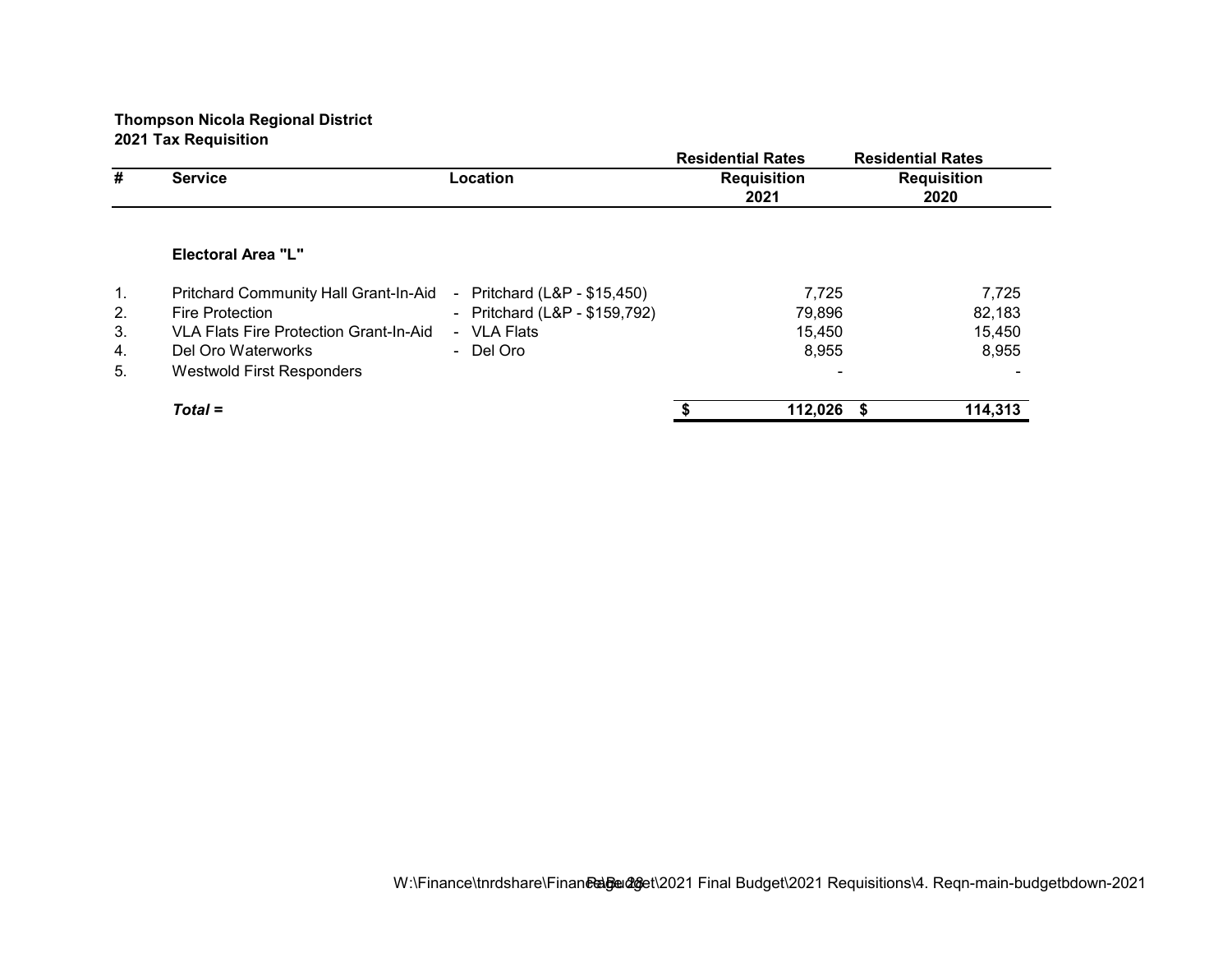|    |                           |                             | <b>Residential Rates</b>   | <b>Residential Rates</b>   |  |
|----|---------------------------|-----------------------------|----------------------------|----------------------------|--|
| #  | <b>Service</b>            | Location                    | <b>Requisition</b><br>2021 | <b>Requisition</b><br>2020 |  |
|    |                           |                             |                            |                            |  |
|    | <b>Electoral Area "M"</b> |                             |                            |                            |  |
| 1. | Nicola Valley Archives    | - Area M - Imp Only         | 6,306                      | 6,301                      |  |
| 2. | Television                | - Mamit Lake                | 3,610                      | 3,530                      |  |
| 3. | <b>Fire Protection</b>    | - Merritt (M&N - \$152,057) | 76,029                     | 74,658                     |  |
| 4. | Recreation                | - Merritt                   | 49,556                     | 48,590                     |  |
| 5. | Recreation                | Lower Nicola- Imp Only<br>۰ | 8,257                      | 7,059                      |  |
| 6. | <b>Transit Service</b>    | - Merritt $(M)$             | 8,549                      | 8,549                      |  |
| 7. | <b>Fire Protection</b>    | - Mamit Lake                |                            |                            |  |
|    | $Total =$                 |                             | 152,307                    | 148,687<br>- \$            |  |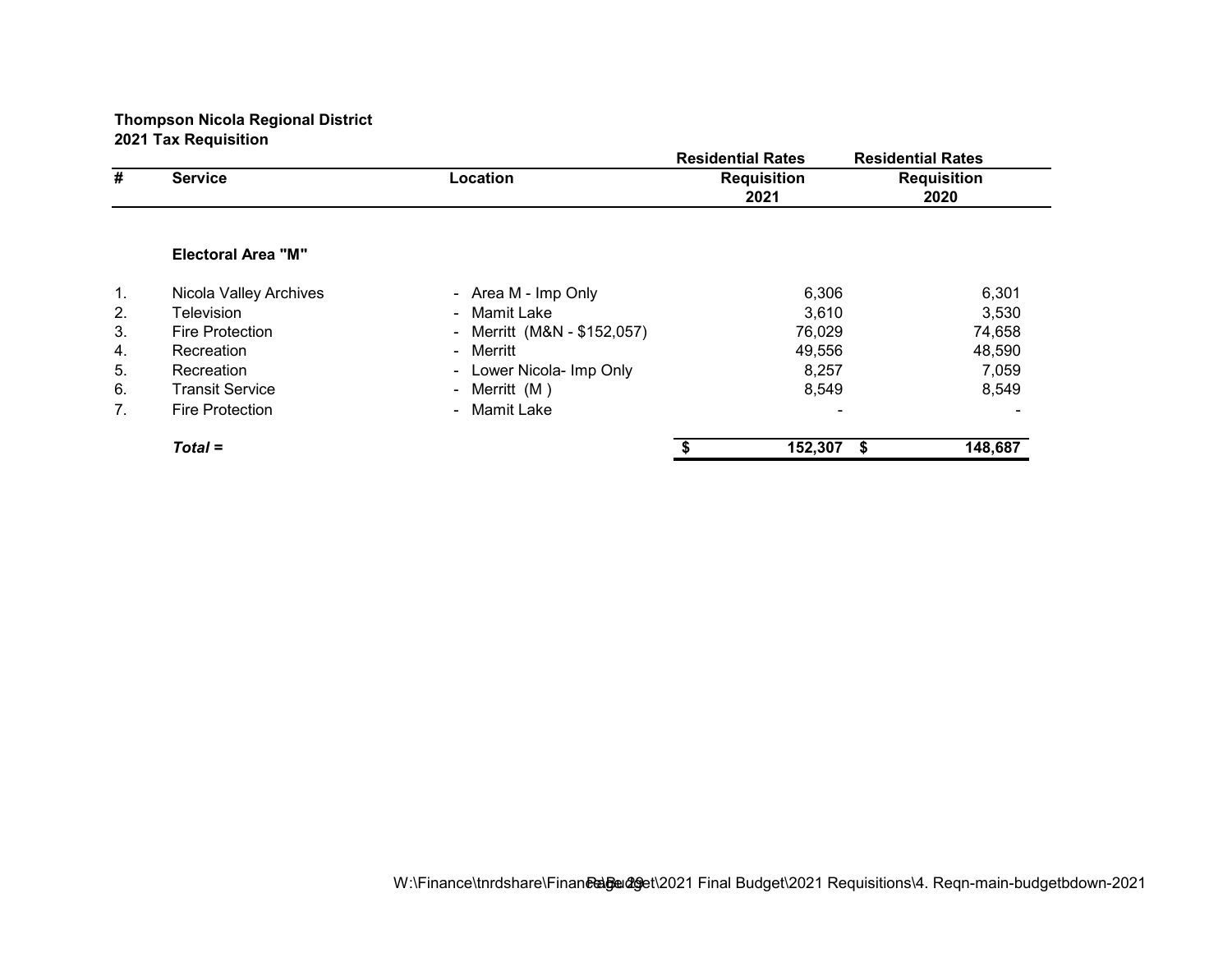|    |                           |                             | <b>Residential Rates</b>   | <b>Residential Rates</b>   |
|----|---------------------------|-----------------------------|----------------------------|----------------------------|
| #  | <b>Service</b>            | Location                    | <b>Requisition</b><br>2021 | <b>Requisition</b><br>2020 |
|    | <b>Electoral Area "N"</b> |                             |                            |                            |
| 1. | Nicola Valley Archives    | - Area N - Imp Only         | 6,693                      | 6,698                      |
| 2. | Fire Protection           | - Merritt (M&N - \$152,057) | 76,029                     | 74,658                     |
| 3. | Recreation                | - Merritt (M&N) - Imp Only  | 52,592                     | 51,653                     |
| 4. | <b>Street Lighting</b>    | - Coldwater Road            | 3,504                      | 3,022                      |
|    | $Total =$                 |                             | 138,818                    | 136,031<br>-S              |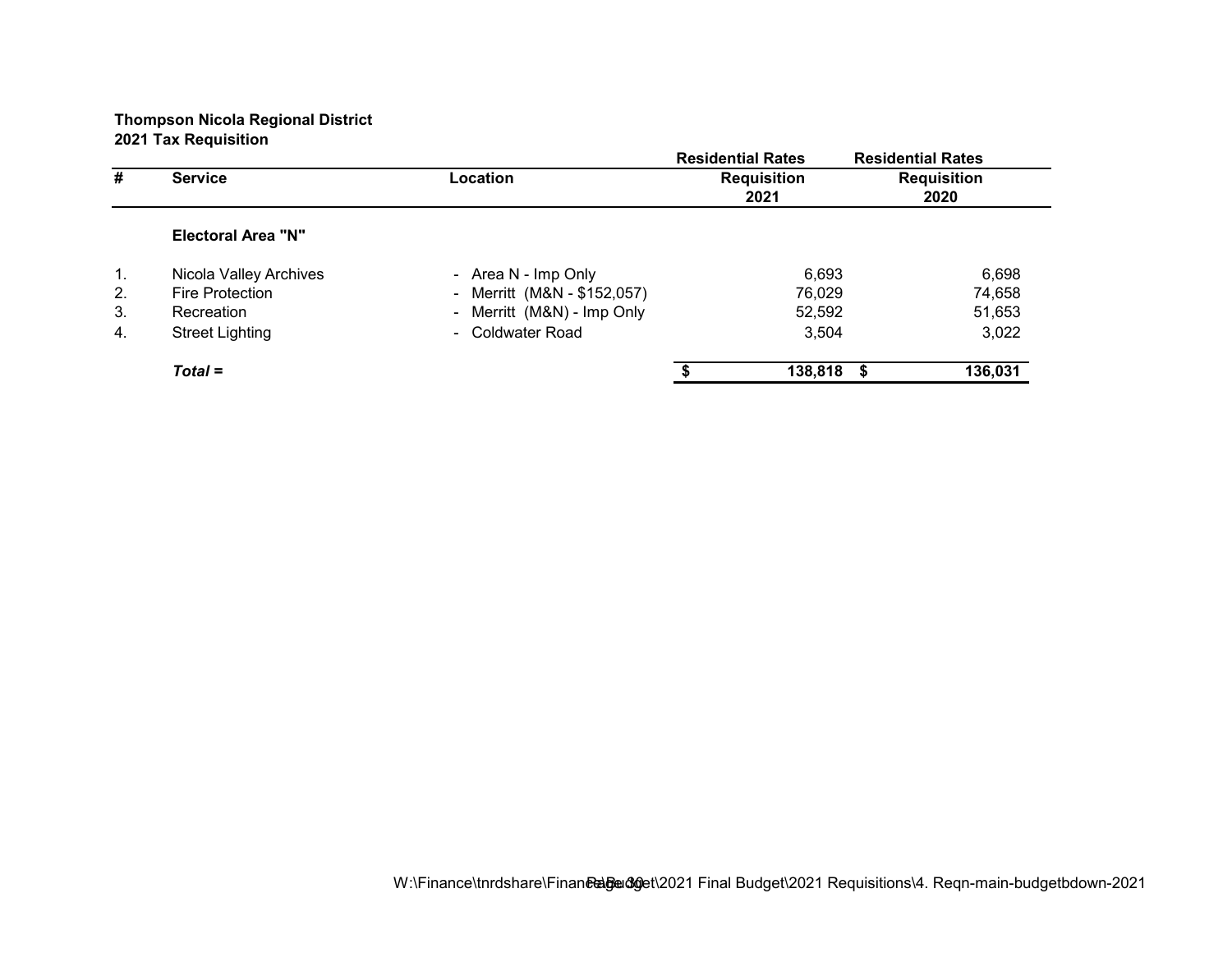|    |                                         |                 | <b>Residential Rates</b>   | <b>Residential Rates</b>   |
|----|-----------------------------------------|-----------------|----------------------------|----------------------------|
| #  | <b>Service</b>                          | Location        | <b>Requisition</b><br>2021 | <b>Requisition</b><br>2020 |
|    | <b>Electoral Area "O"</b>               |                 |                            |                            |
| 1. | Fire Protection Grant-In-Aid            | - Little Fort   | 133,847                    | 134,338                    |
| 2. | Fire Protection Grant-In-Aid            | - Little Fort   |                            | 854<br>782                 |
| 3. | Fire Protection                         | - Barriere      |                            | 48,111<br>49,012           |
| 4. | Little Fort Community Hall              | - Little Fort   |                            | 20,712<br>20,630           |
| 5. | Waterworks                              | - Maple Mission |                            | 6,888<br>6,888             |
| 6. | <b>Valley Connector Transit Service</b> |                 |                            | 2,422<br>1,117             |
|    | $Total =$                               |                 | 212,348                    | 213,253<br>- \$            |